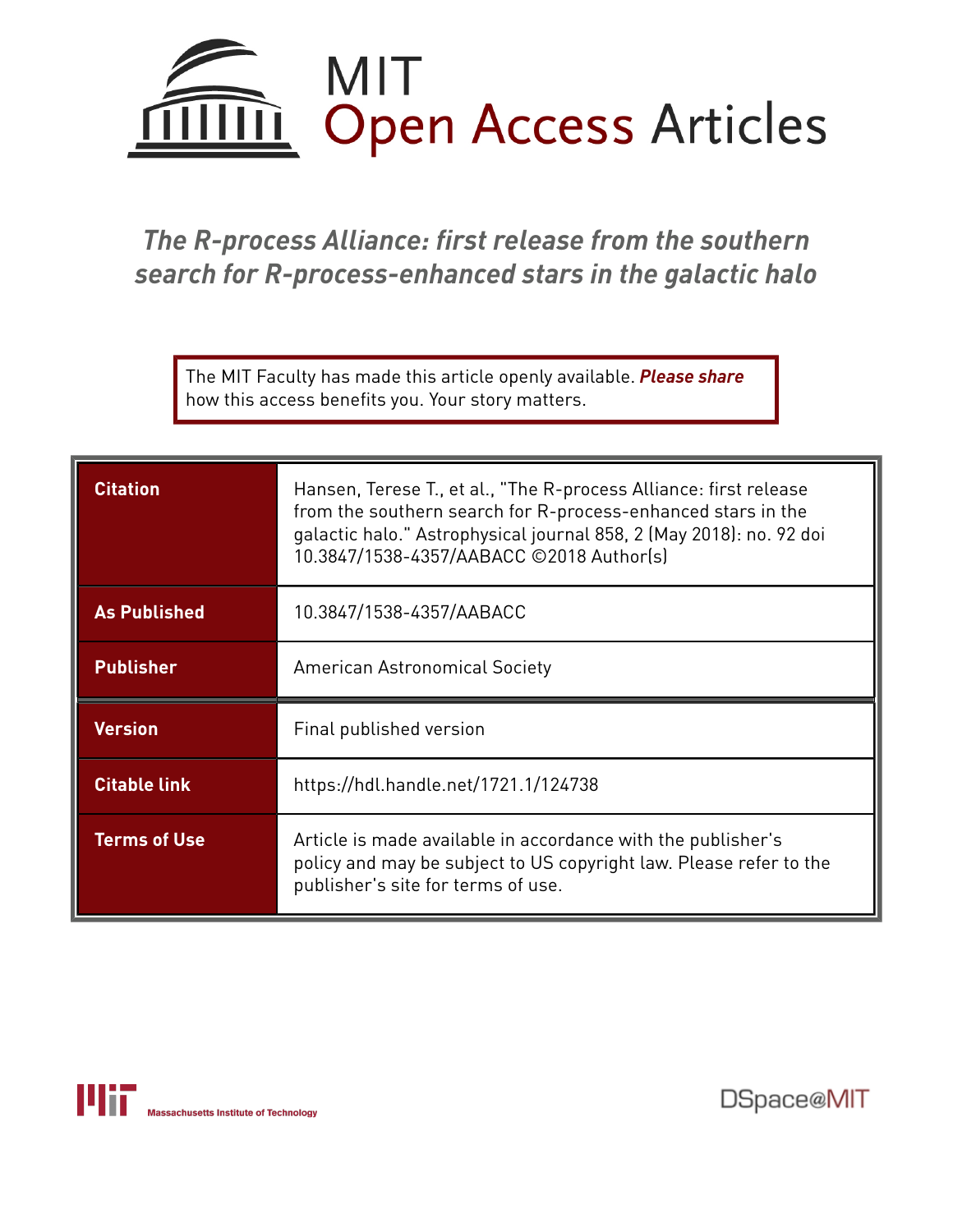

## The R-process Alliance: First Release from the Southern Search for R-process-enhanced Stars in the Galactic Halo\*

Terese T. Hansen<sup>[1](https://orcid.org/0000-0001-6154-8983)</sup>  $\Phi$ , Erika M. Holmbeck<sup>2,[3](https://orcid.org/0000-0003-4479-1265)</sup>  $\Phi$ [,](https://orcid.org/0000-0001-5107-8930) Timothy C. Beers<sup>2,3</sup>  $\Phi$ , Vinicius M. Placco<sup>2,3</sup>  $\Phi$ , Ian U. Roederer<sup>3,[4](https://orcid.org/0000-0001-5107-8930)</sup>  $\Phi$ ,

Anna Frebel<sup>3,[5](https://orcid.org/0000-0002-2139-7145)</sup><sup>(0</sup>[,](https://orcid.org/0000-0002-2139-7145) Charli M. Sakari<sup>[6](https://orcid.org/0000-0002-5095-4000)</sup><sup>(0</sup>, Joshua D. Simon<sup>1</sup>, and Ian B. Thompson<sup>1</sup>

<sup>1</sup> The Observatories of the Carnegie In[stit](https://orcid.org/0000-0002-2139-7145)ution for Science, 813 S[anta](https://orcid.org/0000-0002-5095-4000) Barbara Street, Pasadena, CA 91101, USA; [thansen@carnegiescience.edu](mailto:thansen@carnegiescience.edu)<br>
<sup>2</sup> Department of Physics, University of Notre Dame, Notre Dame, IN 46556, USA<br>

Received 2018 February 13; revised 2018 March 26; accepted 2018 March 27; published 2018 May 10

#### Abstract

The recent detection of a binary neutron star merger and the clear evidence of the decay of radioactive material observed in this event have, after 60 years of effort, provided an astrophysical site for the rapid neutron-capture (r-) process which is responsible for the production of the heaviest elements in our universe. However, observations of metal-poor stars with highly enhanced r-process elements have revealed abundance patterns suggesting that multiple sites may be involved. To address this issue, and to advance our understanding of the r-process, we have initiated an extensive search for bright ( $V < 13.5$ ), very metal-poor ([Fe/H]  $< -2$ ) stars in the Milky Way halo exhibiting strongly enhanced r-process signatures. This paper presents the first sample collected in the southern hemisphere using the echelle spectrograph on du Pont 2.5 m telescope at Las Campanas Observatory. We have observed and analyzed 107 stars with −3.13 < [Fe/H] < −0.79. Of those, 12 stars are strongly enhanced in heavy *r*-process elements (*r*-II), 42 stars show moderate enhancements of heavy *r*-process material (*r*-I), and 20 stars exhibit low abundances of the heavy r-process elements and higher abundances of the light r-process elements relative to the heavy ones (limited-r). This search is more successful at finding r-process-enhanced stars compared to previous searches, primarily due to a refined target selection procedure that focuses on red giants.

Key words: stars: abundances – stars: chemically peculiar – stars: Population II

Supporting material: machine-readable tables

#### 1. Introduction

For more than 60 years, astronomers have searched for the astrophysical site of the heaviest elements in our universe the elements produced by the rapid neutron-capture process (r-process), first described by Burbidge et al. ([1957](#page-16-0)) and Cameron ([1957](#page-16-0)). Neutron star mergers (NSMs) have long been proposed as sites for the r-process (Lattimer & Schramm [1974](#page-17-0); Rosswog et al. [2014;](#page-17-0) Thielemann et al. [2017](#page-17-0)). This hypothesis was strongly supported by the discovery of Reticulum II, an ultra-faint dwarf galaxy highly enhanced in heavy  $r$ -process elements (Ji et al. [2016a;](#page-17-0) Roederer et al. [2016](#page-17-0)), and recently confirmed with the detection of gravitational waves from a NSM by LIGO (Abbott et al. [2017](#page-16-0)), where photometric and spectroscopic follow-up of the kilonova source SSS17a associated with GW170817 (Kilpatrick et al. [2017](#page-17-0)) exhibited clear evidence for the presence of unstable isotopes created by the r-process (Drout et al. [2017;](#page-16-0) Shappee et al. [2017](#page-17-0)).

However, it is not yet known if NSMs occur with sufficient frequency, produce sufficient amounts of r-process-element material, and if they are capable of producing the full mass range of r-process elements to be the sole source of the r-process elements in the universe, or whether additional sites are required (see, e.g., Côté et al. [2017](#page-16-0)). Other candidates for neutron-capture-element production in the early universe that are still not ruled out include jets in magneto-rotational supernovae (Jet-SNe; Cameron [2003;](#page-16-0) Winteler et al. [2012](#page-17-0); Nishimura et al. [2015](#page-17-0); Mösta et al. [2017](#page-17-0)) and neutrino-driven winds in core-collapse supernovae (CCSNe; Arcones et al. [2007;](#page-16-0) Wanajo [2013](#page-17-0); Thielemann et al. [2017](#page-17-0)). CCSNe are mainly believed to contribute to the light neutron-capture elements up to  $Z = 56$ , whereas some Jet-SN models produce the full mass range like the NSMs (Nishimura et al. [2015](#page-17-0)), while more recent models only produce the light elements (Mösta et al. [2017](#page-17-0)). However, although the abundance pattern produced by the Jet-SNe and NSMs may be similar, the timescales of the two events are quite different—massive stars explode on timescales of ∼1–10 Myr, while a few hundred Myr to a few Gyr are typically needed for NSMs to take place (Dominik et al. [2012](#page-16-0)).

Complementary to other efforts, progress toward solving this puzzle can be obtained by observations of very metal-poor (VMP;  $[Fe/H] < -2$ ) and extremely metal-poor (EMP;  $[Fe/H] < -3$ ) stars in the halo of the Milky Way, as such stars formed from gas polluted by one or only a few enrichment events, leaving a clear signature of the event(s) in the abundance patterns of these stars (Beers & Christlieb [2005;](#page-16-0) Frebel & Norris [2015](#page-17-0)).

Different types of r-process element abundance patterns exist at low metallicity. One group of stars exhibits enhancements of the heavy r-process elements with  $Z \ge 56$ . Europium (Eu;  $Z = 63$ ) is used as a tracer of the *r*-process in these stars, as this element is almost entirely produced by the r-process at early times, and is the easiest of the heavy r-process elements to measure in optical spectra. These r-process-enhanced metalpoor stars are divided into two subclasses: the moderately enhanced r-I stars with  $+0.3 \leq |E_u/Fe| \leq +1.0$ , and the

This paper includes data gathered with the 2.5 m du Pont telescope located at Las Campanas Observatory, Chile.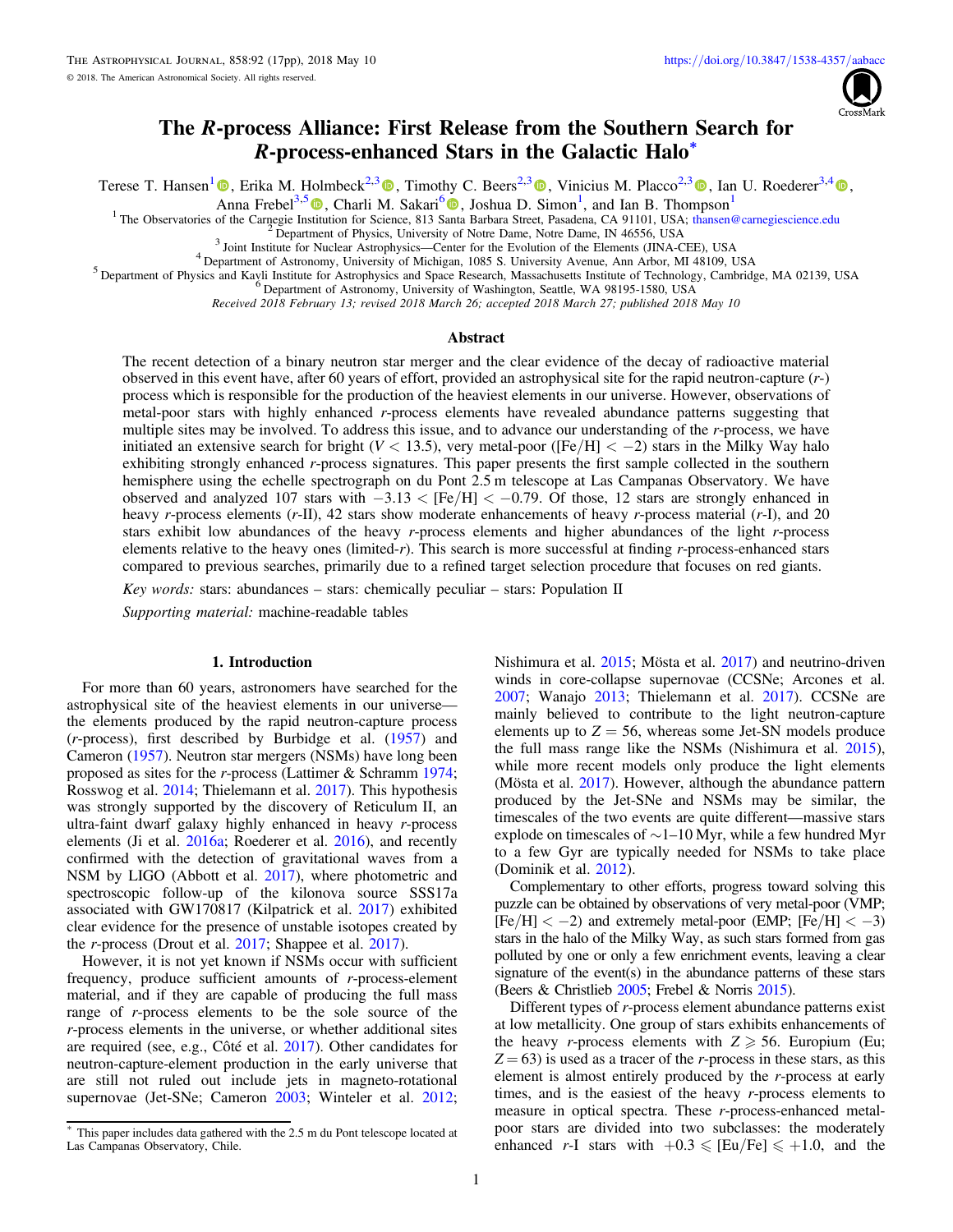<span id="page-2-0"></span>THE ASTROPHYSICAL JOURNAL, 858:92 (17pp), 2018 May 10 Hansen et al.

Table 1 Abundance Signatures for  $r$ -II,  $r$ -I, Limited- $r$ , and CEMP- $r$  Stars

| <b>Subclass</b> | Abundances                                                |
|-----------------|-----------------------------------------------------------|
| $r$ -II         | $[Eu/Fe] > +1.0$ , $[Ba/Eu] < 0$                          |
| $r-I$           | $+0.3 \leqslant$ [Eu/Fe] $\leqslant +1.0$ , [Ba/Eu] $< 0$ |
| $limited-r$     | $[Sr/Ba] > +0.5$ , $[Eu/Fe] < +0.3$                       |
| $CEMP-r^a$      | $[C/Fe] \ge +0.7$ , $[Eu/Fe] > +0.3$ , $[Ba/Eu] < 0$      |

Note.

<sup>a</sup> The original definition of these stars only includes stars with [Eu/Fe]  $> +1.0$ (Beers & Christlieb [2005](#page-16-0)), but we also include the r-I stars with carbon enhancement in this subclass.

highly enhanced r-II stars with  $|Eu/Fe| > +1.0$  (Beers & Christlieb [2005](#page-16-0)). HE 1523–0901 (Frebel et al. [2007](#page-17-0)) is an example of a typical r-II star; HE 0524–2055 (Barklem et al.  $2005$ ) is a typical r-I star. A further division of the r-II subclass can be made based on the abundances of the actinide elements thorium and uranium. A subset of r-II stars exhibit an extra enhancement in these elements, the so-called "actinideboost" stars such as CS 31082–001 (Hill et al. [2002](#page-17-0)).

A second group of stars exhibits low abundances of the heavy r-process elements ( $[Eu/Fe] < +0.3$ ), and higher abundances of the light r-process elements, such as Strontium (Sr;  $Z = 38$ ), relative to the heavy r-process elements ( $[Sr/Ba] > +0.5$ ). These stars display the signature of an r-process that is limited by a small number of neutrons, with the consequence of producing primarily light r-process elements (see review by Frebel [2018](#page-17-0)); we therefore label these "limited-r" stars (previously they have been described as being enriched via the "weak" *r*-process or light element primary process). HD 122563 is the benchmark star of this group (Sneden & Parthasarathy [1983](#page-17-0); Honda et al. [2006](#page-17-0)).

Finally, a number of the r-process-enhanced stars also show enhancements in carbon, the so-called carbon-enhanced metal-poor (CEMP)-r stars ([C/Fe]  $\geq$  +0.7 and [Eu/Fe]  $>$  $+0.3$ ). The first star of this type to be identified was CS 22892–052 (Sneden et al. [1994](#page-17-0)). The original definition of these stars only includes stars with  $\text{[Eu/Fe]} > +1.0$  (Beers & Christlieb  $2005$ , but we also include the r-I stars with carbon enhancement in this subclass. These four subclasses of  $r$ -process-enhanced stars,  $r$ -I,  $r$ -II, limited- $r$ , and CEMP $r$  (summarized in Table 1) trace potential variations in r-process nucleosynthesis, as described in Frebel ([2018](#page-17-0)), the dynamics of the progenitor objects, and/or in the mixing of the r-process-rich ejecta with the interstellar medium, at early and late times.

Over the past decades efforts have been made to systematically search for r-process-enhanced stars. Christlieb et al. ([2004](#page-16-0)) and Barklem et al. ([2005](#page-16-0); HERES I and II, respectively) carried out a search for  $r$ -II stars in the halo by taking "snapshot" ( $R \sim 20,000-25,000$  and  $S/N \sim 30$ ) spectra of 253 VMP and EMP stars with VLT/UVES. They selected targets from the Hamburg/ESO Survey (HES) brighter than  $B \sim 16.5$ , with  $0.5 < B - V < 1.2$  and  $[Fe/H] < -2.5$ . This survey yielded 8 new  $r$ -II stars and 35  $r$ -I stars, corresponding to frequencies of  $\sim$ 3% and  $\sim$ 15%. A number of additional r-II

and r-I stars have been added to the tally by other authors (e.g., Honda et al. [2004;](#page-17-0) Frebel et al. [2007;](#page-17-0) Lai et al. [2008](#page-17-0); Mashonkina et al. [2014](#page-17-0); Roederer et al. [2014b](#page-17-0)), resulting in a total of ∼30 r-II stars and ∼125 r-I stars known in the halo today. For the limited- $r$  stars, a search in the JINAbase for metal-poor stars shows that about 42 stars with a limitedr-process-element signature are known today (Abohalima & Frebel [2017](#page-16-0)).

Additionally, spectroscopic studies of Milky Way dwarf satellite galaxies have resulted in a number of  $r$ -II and  $r$ -I stars being discovered in these systems, most recently with the discovery of the ultra-faint dwarf (UFD) galaxy Reticulum II, where seven of nine stars analyzed exhibit large enhancements in r-process elements (Ji et al. [2016a](#page-17-0), [2016b](#page-17-0); Roederer et al. [2016](#page-17-0)). Hansen et al. ([2017](#page-17-0)) also reported on the discovery of an r-I star in the UFD galaxy Tucana III. More luminous (and more massive) systems such as Ursa Minor and Draco also contain a number of r-process-enhanced stars (Shetrone et al. [2003](#page-17-0); Aoki et al. [2007](#page-16-0); Cohen & Huang [2009](#page-16-0), [2010;](#page-16-0) Tsujimoto et al. [2017](#page-17-0)). Furthermore, many metal-poor globular clusters are r-process enhanced and contain a large number of  $r$ -I stars (Gratton et al.  $2004$ ). One  $r$ -II star with  $[Eu/Fe] = +1.18$  has even been detected in M15 (Sobeck et al. [2011](#page-17-0)).

Some characteristics have been found for the neutroncapture-element abundance pattern of r-process-enhanced stars, such as the very robust pattern seen in  $r-I$  and  $r-II$ stars from Ba to Hf, matching that of the solar system r-process-abundance pattern in this range (Barklem et al. [2005](#page-16-0); Siqueira Mello et al. [2014](#page-17-0)). However, the simple reality is that, once sliced into subsamples that highlight possibly contrasting behaviors among these stars, one loses the ability to statistically quantify the results with any precision. Furthermore, the majority of the currently known r-II stars are faint  $(V > 13.5)$ , hence large amounts of telescope time are needed to obtain spectra with sufficient signal to noise  $(S/N)$  to derive abundances for a large number of neutron-capture elements in these stars.

To further advance our understanding of the  $r$ -process, we have established a collaboration known as the R-Process Alliance (RPA), which will combine observations, theory and modeling, and experiments from multiple fields to investigate different aspects of the r-process. The first goal in this effort is to carry out an extensive search for r-process-enhanced stars in our Galaxy, in order to increase the number of known r-II and limited-r stars from  $\sim$ 30 and  $\sim$ 40, respectively, to  $\sim$ 100–125 each (we expect some 500 r-I stars to be discovered in the process as well), and thus compile a much larger "statistical" sample of such stars that is sufficiently bright to facilitate abundance determinations for a large number of neutroncapture elements.

This paper describes the first data sample from the southern hemisphere search. A second paper in this series (C. M. Sakari et al. 2018, in preparation) will present the first data sample from the northern hemisphere search. Another paper reporting on more southern hemisphere targets is currently being prepared. From this large-scale search effort, we have already found several interesting r-process-enhanced stars (see Section [2.2](#page-3-0)), as well as the first bona-fide CEMP- $r + s$  star (Gull et al. [2018](#page-17-0)).

<sup>7</sup> Note that the colors and metallicity estimates were obtained from the original survey plates and subsequent medium-resolution spectroscopic followup, respectively. As a result, the final temperature and metallicity range of the HERES sample stars were broader than originally intended.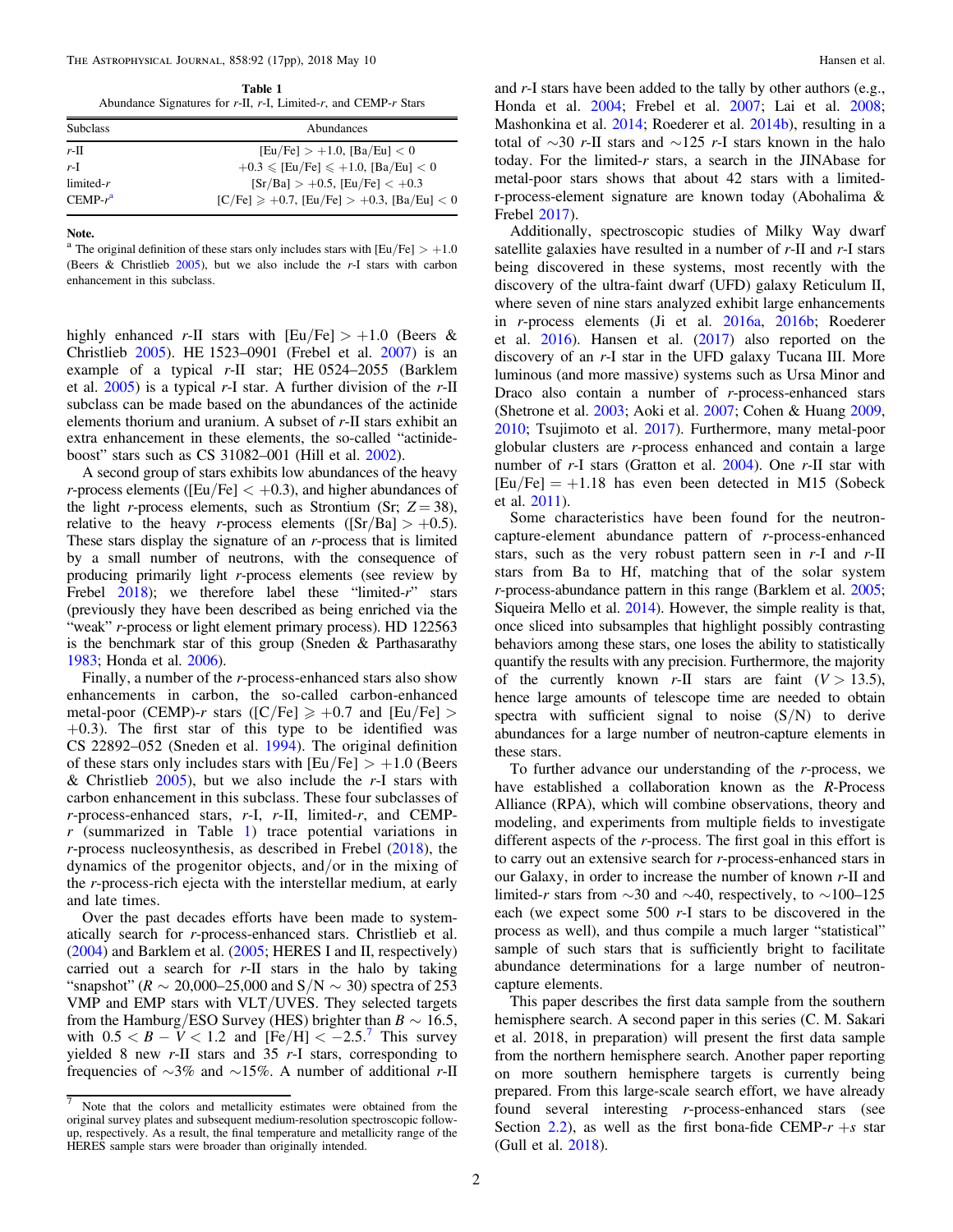#### 2. Observations

#### 2.1. Strategy

<span id="page-3-0"></span>From the survey carried out by Barklem et al. ([2005](#page-16-0)), the expected frequencies of r-II and r-I stars in the halo system are ∼3% and ∼15%, respectively. Among the 1658 metal-poor stars in JINAbase, 42 stars have abundances that match our limited-r definition, resulting in a frequency of  $\sim$ 3% for this subclass (Abohalima & Frebel [2017](#page-16-0)). This frequency of limited- $r$  stars is a lower limit, as many candidates with high upper limits on their Eu abundance exist, and these could belong to the limited-r (or  $r-I$ ) subclasses. However, it is clear that only a few stars belonging to this subclass have data available to facilitate abundance derivation for a large number of heavy neutron-capture elements. In order to significantly increase the number of known  $r$ -II and limited- $r$  stars in the halo we need to obtain snapshot spectra for a large number of bright stars, which facilitate abundance determination for a large number of neutron-capture elements.

To achieve the first goal of the RPA, we plan to obtain snapshot spectra of  $\sim$ 2500 stars with  $V \lesssim 13.5$  and [Fe/H]  $\leq$ −2.0 over both the southern and northern hemispheres using a variety of moderate- to large-aperture telescopes. Here we present the first sample, taken with the Echelle spectrograph at the Las Campanas Observatory du Pont 2.5 m telescope. In a second paper, we report on a similar effort carried out with the Apache Point Observatory 3.5 m telescope (C. M. Sakari et al. 2018, in preparation), with additional papers to follow.

Although several tens of thousands of candidate stars with  $[Fe/H] < -2$  are now known (primarily from SDSS/SEGUE; Abazajian et al. [2009;](#page-16-0) Yanny et al. [2009](#page-17-0)), the great majority are too faint to efficiently obtain high-resolution data for a large number of stars in order to enable the determination of accurate abundances. Fortunately, a number of recent large surveys have provided suitably bright stars for consideration. Unfortunately, not all of these stars were known a priori to be VMP or EMP stars, thus Phase I of the RPA search for r-process-enhanced stars was to obtain medium-resolution validation data for those targets. These include stars from the RAVE survey (DR4; Kordopatis et al. [2013](#page-17-0), DR5; Kunder et al. [2017](#page-17-0)) and the Best & Brightest Survey (B&B; Schlaufman & Casey [2014](#page-17-0)). Note that, although the RAVE data releases provided estimates of metallicity for many bright stars, we have found that only about 60% of the stars from this survey with quoted  $[Fe/H] < -2$  are in fact this metal-poor (Placco et al. [2018](#page-17-0)). We therefore decided to validate as many of these stars as possible before proceeding to the high-resolution observations. We have also included stars satisfying our selection criteria that already have had medium-resolution validation completed. These include stars from the HK Survey of Beers and collaborators (Beers et al. [1985,](#page-16-0) [1992;](#page-16-0) T. C. Beers et al. 2018, in preparation) or the Hamburg/ESO Survey of Christlieb and colleagues (Frebel et al. [2006](#page-17-0); Christlieb et al. [2008](#page-16-0); Beers et al. [2017;](#page-16-0) T. C. Beers et al. 2018, in preparation), from the SkyMapper Survey (Wolf et al. [2018](#page-17-0)), and (in particular in the northern hemisphere) G-K-giants selected from the LAMOST survey (T. C. Beers et al. 2018, in preparation). Stars from smaller lists of candidates from various programs carried out by members of our team were also included.

For Phase II, we selected targets with  $V < 13.5$ , [Fe/H]  $< -2$ ,  $4000 \text{ K} < T_{\text{eff}} < 5500 \text{ K}$ , and not strongly enhanced in carbon, as validated by either extant medium-resolution spectra in our possession or spectra that we gathered as part of Phase I of the search (see Placco et al. [2018](#page-17-0) for a more detailed description of our target selection and determination of atmospheric parameters and [C/Fe] using the n-SSPP, described by Beers et al. [2014](#page-16-0)). We then obtained snapshot high-resolution spectra with an  $S/N$ of ∼30 at 4100 Å and a resolving power  $R \sim 25,000$ . This can be achieved in a 1200 s exposure for a  $V = 11.5$  star with a 2.5 m class telescope. Christlieb et al. ([2004](#page-16-0)) and Barklem et al. ([2005](#page-16-0)) established that such spectra are sufficient to detect (or derive meaningful upper limits on) an enhanced Eu line at 4129 Å and an Sr line at 4077 Å, for cool, VMP stars. We then derive C, Sr, Ba, and Eu abundances for these stars, which allow us to identify likely  $r$ -II,  $r$ -I, limited-r, and CEMP-r stars, following the selection criteria summarized in Table [1](#page-2-0). When identifying r-II, r-I, and CEMP-r stars from spectra taken in Phase II, we also require that our selected stars satisfy  $|Ba/Eu| < 0$  to ensure that the chemical composition of the stars is dominated by the rprocess and not the slow neutron-capture process (s-process; Beers & Christlieb [2005](#page-16-0)).

Phase III of this effort, which is already underway, makes use of generally large-aperture telescopes in order to obtain much higher-quality "portrait" spectra (S/N  $\sim$ 100 at 3850 Å;  $R \sim 50,000$  or higher) for all of the r-II and limited-r stars (and a subset of the r-I stars) identified during Phase II. Placco et al. ([2017](#page-17-0)) reports on the first portrait spectrum taken during Phase III, for RAVE J203843.2–002333, a bright ( $V = 12.7$ ), VMP  $(Fe/H] = -2.91$ , r-II  $(Fe/H] = +1.64$ , and  $[Ba/Eu] =$ −0.81) star originally identified during the RAVE survey; it is also only the fourth VMP/EMP star reported with a measured uranium abundance. In addition, RAVE J153830.9–180424, one of the most metal-rich r-II stars known in the Milky Way halo ( $[Fe/H] = -2.09$ ), was recently identified in the northern hemisphere Phase-II search. The portrait spectrum of this star, and its elemental-abundance analysis, is presented in Sakari et al. ([2018](#page-17-0)). The full set of portrait spectra will be analyzed and published in due course.

#### 2.2. The Southern Hemisphere Search for r-Process-enhanced Stars

The first dataset on this program in the southern hemisphere was obtained during six nights in 2016 August, with the Echelle spectrograph on the du Pont 2.5 m telescope at the Las Campanas Observatory. During this run, we obtained spectra for 107 stars in the magnitude range of  $10 < V < 13.5$  and with metallicities of  $-3.13 <$  [Fe/H]  $< -0.79$  (note that these metallicities reflect the high-resolution abundance results, not those from Phase I). The spectra were obtained using the  $1'' \times 4''$  slit and  $2 \times 2$  on-chip binning, yielding a resolving power of  $R \sim 25,000$ , covering the wavelength range from 3860 to 9000 Å. The data were reduced using the Carnegie Python Distribution<sup>8</sup> (Kelson [1998](#page-17-0), [2003;](#page-17-0) Illingworth et al. [2000](#page-17-0)). Radial velocities were measured from order-by-order cross-correlation of the target spectra with a spectrum of HD 213575, a radial-velocity standard star obtained during the run, using the *fxcor* task in IRAF.<sup>9</sup> On average 17 orders in each spectrum were used for the correlation. We also estimated the  $S/N$  of each spectrum in the region of the 4129 Å Eu line

<sup>&</sup>lt;sup>8</sup> http://[code.obs.carnegiescience.edu](http://code.obs.carnegiescience.edu/)/<br><sup>9</sup> IRAF is distributed by the National Optical Astronomy Observatory, which is operated by the Association of Universities for Research in Astronomy, Inc., under cooperative agreement with the NSF.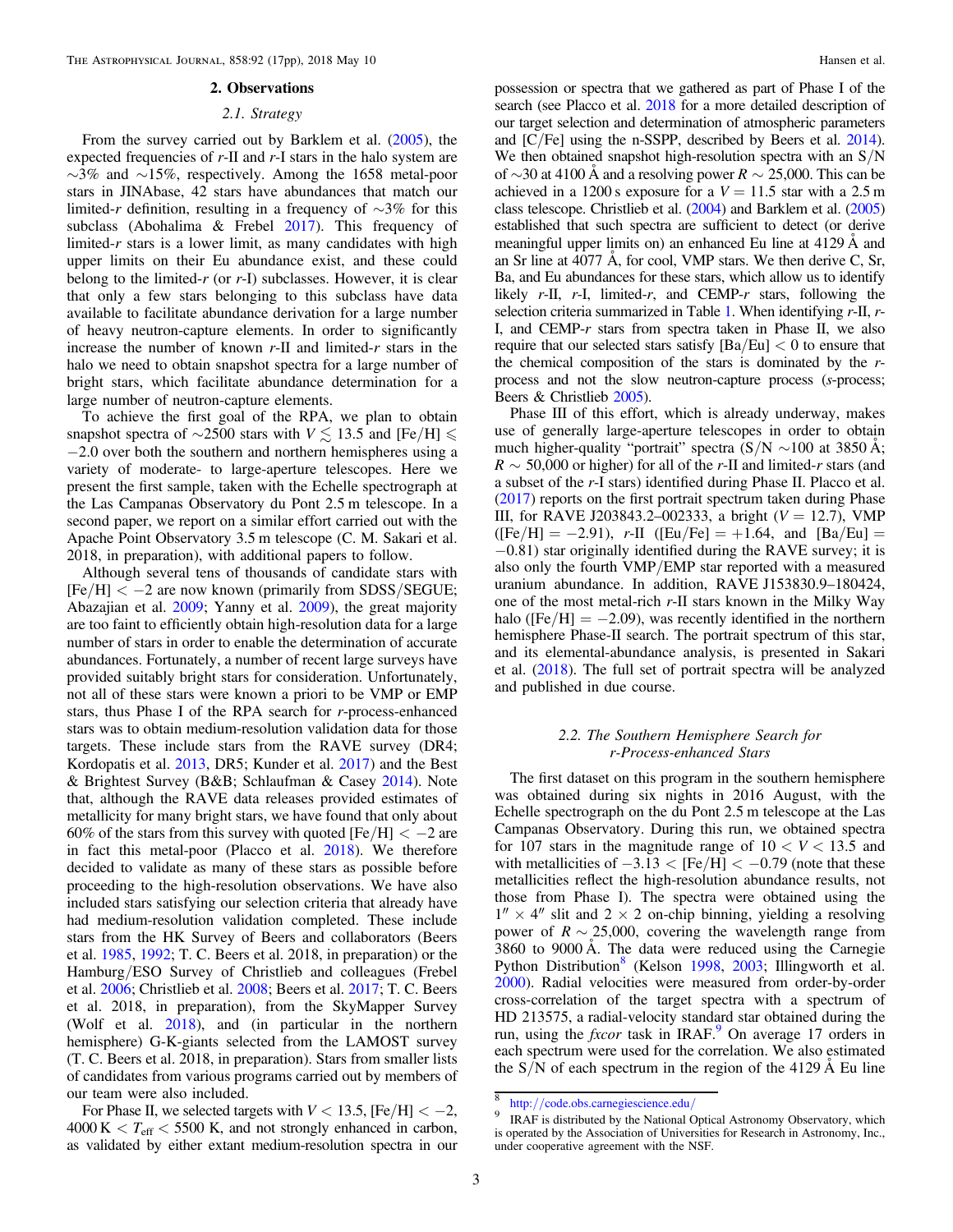<span id="page-4-0"></span>

| Table 2<br>Observation Log |            |               |                      |             |                 |               |                                      |                                             |                 |                             |
|----------------------------|------------|---------------|----------------------|-------------|-----------------|---------------|--------------------------------------|---------------------------------------------|-----------------|-----------------------------|
| Stellar ID                 | R.A.       | Decl.         | $V$ mag <sup>a</sup> | <b>MJD</b>  | Exp Time<br>(s) | S/N<br>4129 Å | RV <sub>helio</sub><br>$(km s^{-1})$ | $\mathrm{RV}_\mathrm{err}$<br>$(km s^{-1})$ | Source          | Other Identifier            |
| J00002259-1302275          | 00 00 22.6 | $-130227.5$   | 12.9                 | 57605.82086 | 296             | 17            | $-102.22$                            | 0.75                                        | <b>RAVE DR5</b> |                             |
|                            |            |               |                      | 57607.81559 | 900             | 31            | $-102.24$                            | 1.25                                        |                 |                             |
| J00021222-2241388          | 00 02 12.2 | $-22$ 41 38.9 | 13.3                 | 57606.83137 | 3600            | 24            | $+35.24$                             | 0.76                                        | B&B             |                             |
| J00021668-2453494          | 00 02 16.7 | $-24$ 53 49.5 | 13.5                 | 57607.83983 | 3600            | 31            | $+78.82$                             | 0.49                                        | B&B             |                             |
| J00133067-1259594          | 00 13 30.7 | $-125959.4$   | 11.8                 | 57608.80407 | 1000            | 31            | $-95.29$                             | 0.31                                        | <b>RAVE DR5</b> | HE 0010-1316                |
| J00233067-1631428          | 00 23 30.7 | $-163143.2$   | 12.3                 | 57609.83271 | 1800            | 30            | $-8.78$                              | 0.55                                        | <b>RAVE DR5</b> |                             |
| J00400685-4325183          | 00 40 06.9 | $-43$ 25 18.4 | 12.4                 | 57606.86896 | 600             | 20            | $+48.93$                             | 0.74                                        | <b>RAVE DR5</b> | HE 0037-4341                |
| J00405260-5122491          | 00 40 52.6 | $-51$ 22 49.1 | 11.2                 | 57609.81417 | 900             | 34            | $+123.11$                            | 0.21                                        | <b>RAVE DR5</b> | CD-52 112                   |
| J00453930-7457294          | 00 45 39.3 | $-74$ 57 29.6 | 11.7                 | 57608.82169 | 1200            | 31            | $-31.23$                             | 0.41                                        | <b>RAVE DR5</b> |                             |
| J01202234-5425582          | 01 20 22.3 | $-542558.2$   | 12.6                 | 57606.89108 | 2700            | 32            | $+68.00$                             | 0.85                                        | <b>RAVE DR5</b> |                             |
| J01293113-1600454          | 01 29 31.1 | $-160045.5$   | 11.6                 | 57609.84994 | 800             | 25            | $+139.47$                            | 0.30                                        | <b>RAVE DR5</b> | CS 31082-001, BD-16 251     |
| J01334657-2727374          | 01 33 46.6 | $-27$ 27 37.3 | 12.4                 | 57608.85405 | 3600            | 42            | $-25.87$                             | 0.61                                        | <b>RAVE DR5</b> |                             |
| J01425422-5032488          | 01 42 54.2 | $-503248.9$   | 11.4                 | 57609.86360 | 1000            | 33            | $+158.15$                            | 0.17                                        | <b>RAVE DR5</b> |                             |
| J01430726-6445174          | 01 43 07.3 | $-64$ 45 17.4 | 12.0                 | 57610.86966 | 2100            | 35            | $+167.91$                            | 0.24                                        | <b>RAVE DR5</b> |                             |
| J01451951-2800583          | 01 45 19.5 | $-280058.4$   | 11.7                 | 57608.88461 | 1100            | 38            | $+34.89$                             | 0.28                                        | RAVE DR5        |                             |
| J01490794-4911429          | 01 49 07.9 | $-49$ 11 43.0 | 11.2                 | 57610.80049 | 1200            | 42            | $+90.30$                             | 0.25                                        | RAVE DR5        | HE 0147-4926, CD-49 506     |
| J01530024-3417360          | 01 53 00.2 | $-34$ 17 36.1 | 9.6                  | 57606.91442 | 900             | 72            | $+22.81$                             | 0.33                                        | <b>RAVE DR5</b> | HD 11582, CD-34 722         |
| J02040793-3127556          | 02 04 07.9 | $-31$ 27 55.6 | 12.6                 | 57607.90877 | 1900            | 37            | $+83.45$                             | 1.00                                        | <b>RAVE DR5</b> | HE 0201-3142                |
| J02165716-7547064          | 02 16 57.2 | $-75$ 47 06.6 | 11.9                 | 57608.90250 | 1200            | 31            | $-5.80$                              | 0.27                                        | <b>RAVE DR5</b> |                             |
| J02355867-6745520          | 02 35 58.7 | $-67$ 45 51.9 | 11.9                 | 57610.82171 | 1800            | 23            | $+101.45$                            | 0.19                                        | <b>RAVE DR5</b> |                             |
| J02401075-1416290          | 02 40 10.8 | $-14$ 16 29.9 | 13.1                 | 57606.92573 | 600             | 19            | $+126.28$                            | 1.80                                        | <b>RAVE DR5</b> |                             |
| J02412152-1825376          | 02 41 21.5 | $-182537.8$   | 11.7                 | 57608.92031 | 1200            | 34            | $-108.51$                            | 0.24                                        | RAVE DR5        |                             |
| J02441479-5158241          | 02 44 14.8 | $-515824.1$   | 11.8                 | 57609.88054 | 1400            | 32            | $+52.13$                             | 0.36                                        | RAVE DR5        | HE 0242-5211                |
| J02462013-1518419          | 02 46 20.1 | $-15$ 18 41.9 | 12.5                 | 57609.92227 | 600             | 20            | $+278.23$                            | 0.39                                        | <b>RAVE DR5</b> | SDSS J024620.14-151842.0    |
| J02500719-5145148          | 02 50 07.2 | $-51$ 45 15.1 | 12.4                 | 57610.90069 | 2700            | 32            | $+310.48$                            | 0.22                                        | <b>RAVE DR5</b> |                             |
| J03193531-3250433          | 03 19 35.3 | $-325043.3$   | 10.9                 | 57610.84230 | 1200            | 52            | $+47.95$                             | 1.52                                        | <b>RAVE DR5</b> | HE 0317-3301, CD-33 1173    |
| J03563703-5838281          | 03 56 37.0 | $-583828.1$   | 11.4                 | 57609.89703 | 900             | 22            | $+157.07$                            | 0.74                                        | RAVE DR5        | HE 0355-5847                |
| J04121388-1205050          | 04 12 13.9 | $-120505.1$   | 12.9                 | 57609.91101 | 900             | 19            | $+14.40$                             | 0.96                                        | RAVE DR5        | HE 0409-1212, CS 22169-0035 |
| J13164824-2743351          | 13 16 48.2 | $-27$ 43 35.2 | 11.5                 | 57605.50624 | 1200            | 32            | $+69.00$                             | 0.19                                        | <b>RAVE DR5</b> |                             |
| J14033542-3335257          | 14 03 35.4 | $-33$ 35 25.7 | 11.5                 | 57609.46903 | 600             | 29            | $+262.39$                            | 0.19                                        | RAVE DR5        | $CD-339514$                 |
| J14164084-2422000          | 14 16 40.8 | $-24$ 21 59.9 | 10.9                 | 57609.47870 | 600             | 30            | $+0.84$                              | 0.26                                        | <b>RAVE DR5</b> |                             |
| J14232679-2834200          | 14 23 26.8 | $-283420.1$   | 12.7                 | 57607.48495 | 2700            | 33            | $+134.07$                            | 0.50                                        | <b>RAVE DR5</b> |                             |
| J14301385-2317388          | 14 30 13.9 | $-23$ 17 38.7 | 12.0                 | 57608.49486 | 400             | 25            | $+432.11$                            | 0.29                                        | <b>RAVE DR5</b> |                             |
| J14325334-4125494          | 14 32 53.3 | $-41$ 25 49.5 | 11.1                 | 57605.49093 | 1200            | 36            | $-227.92$                            | 0.14                                        | B&B             |                             |
| J14381119-2120085          | 14 38 11.2 | $-21$ 20 08.7 | 11.4                 | 57609.49022 | 1000            | 26            | $+9.22$                              | 0.19                                        | <b>RAVE DR5</b> |                             |
| J15260106-0911388          | 15 26 01.1 | $-09$ 11 38.7 | 11.1                 | 57609.51084 | 400             | 22            | $-162.27$                            | 0.41                                        | RAVE DR5        | HE 1523-0901                |
| J15271353-2336177          | 15 27 13.5 | $-233617.7$   | 10.8                 | 57609.52091 | 900             | 45            | $+1.22$                              | 0.23                                        | <b>RAVE DR5</b> | CD-23 12296                 |
| J15575183-0839549          | 15 57 51.8 | $-08$ 39 55.0 | 10.4                 | 57609.53186 | 600             | 28            | $-21.32$                             | 0.15                                        | <b>RAVE DR5</b> | BD-08 4115                  |
| J15582962-1224344          | 15 58 29.6 | $-12$ 24 34.4 | 12.3                 | 57605.52399 | 1200            | 28            | $+83.08$                             | 0.42                                        | <b>RAVE DR5</b> |                             |
| J16024498-1521016          | 16 02 45.0 | $-152101.7$   | 10.3                 | 57606.55986 | 900             | 34            | $+101.26$                            | 0.45                                        | <b>RAVE DR5</b> | BD-14 4336                  |
| J16080681-3215592          | 16 08 06.8 | $-32$ 15 59.3 | 12.7                 | 57610.57131 | 2200            | 29            | $+163.49$                            | 0.41                                        | B&B             |                             |
| J16095117-0941174          | 16 09 51.2 | $-09$ 41 17.5 | 10.5                 | 57608.50559 | 1000            | 53            | $+129.61$                            | 0.15                                        | <b>RAVE DR5</b> | BD-09 4312                  |
| J16103106+1003055          | 16 10 31.1 | $+100305.6$   | 12.8                 | 57607.52596 | 2400            | 33            | $-68.33$                             | 0.95                                        | B&B             |                             |
| J16184302-0630558          | 16 18 43.1 | $-06$ 30 55.5 | 12.1                 | 57610.54438 | 1800            | 33            | $+80.91$                             | 0.43                                        | <b>RAVE DR5</b> |                             |
| J17093199-6027271          | 17 09 32.0 | $-60$ 27 27.1 | 12.5                 | 57605.54109 | 600             | 19            | $+332.85$                            | 0.37                                        | <b>RAVE DR5</b> |                             |
|                            |            |               |                      | 57608.51985 | 600             | 25            | $+333.73$                            | 0.38                                        |                 |                             |
| J17094926-6239285          | 17 09 49.3 | $-62$ 39 28.6 | 12.6                 | 57610.51453 | 2700            | 27            | $-50.98$                             | 0.30                                        | <b>RAVE DR5</b> |                             |
|                            |            |               |                      |             |                 |               |                                      |                                             |                 |                             |

4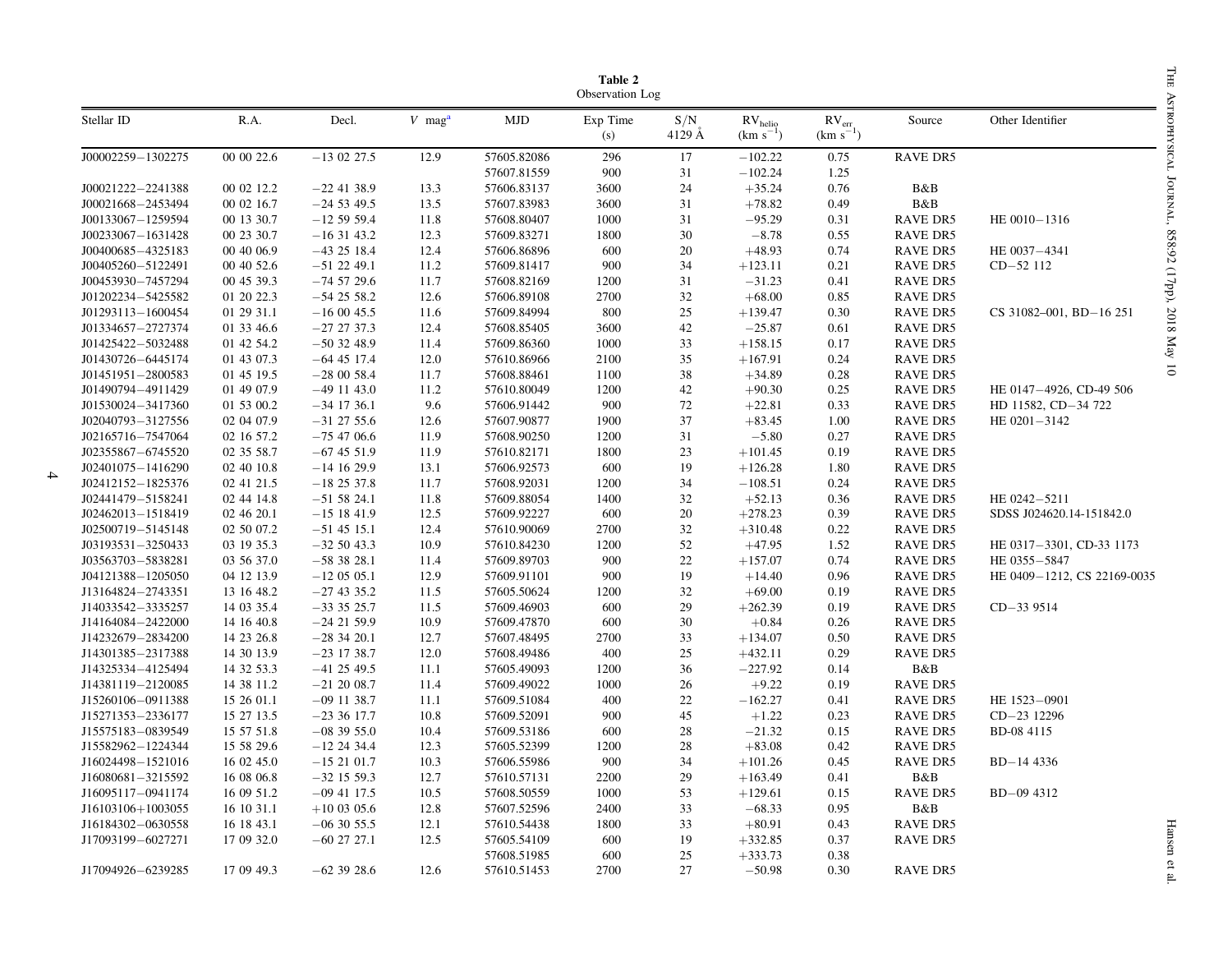|                   |            |               |                      |             | Table 2<br>(Continued) |               |                                    |                                |                 |                        |
|-------------------|------------|---------------|----------------------|-------------|------------------------|---------------|------------------------------------|--------------------------------|-----------------|------------------------|
| Stellar ID        | R.A.       | Decl.         | $V$ mag <sup>a</sup> | <b>MJD</b>  | Exp Time<br>(s)        | S/N<br>4129 Å | $\rm RV_{helio}$ (km $\rm s^{-1})$ | $\rm RV_{err} \rm (km~s^{-1})$ | Source          | Other Identifier       |
| J17124284-5211479 | 17 12 42.8 | $-52$ 11 47.9 | 13.1                 | 57608.53750 | 1800                   | 29            | $-26.56$                           | 1.28                           | B&B             |                        |
| J17225742-7123000 | 17 22 57.4 | $-71$ 22 60.0 | 12.9                 | 57605.55568 | 1200                   | 21            | $+277.27$                          | 0.51                           | <b>RAVE DR5</b> |                        |
|                   |            |               |                      | 57607.54850 | 600                    | 24            | $+278.07$                          | 1.08                           |                 |                        |
| J17255680-6603395 | 17 25 56.8 | $-66$ 03 39.6 | 12.7                 | 57609.55763 | 2700                   | 27            | $+355.68$                          | 0.60                           | B&B             |                        |
| J17273886-5133298 | 17 27 38.9 | $-51$ 33 30.0 | 12.1                 | 57608.59039 | 1500                   | 34            | $-219.14$                          | 0.41                           | B&B             |                        |
| J17285930-7427532 | 17 28 59.3 | $-74$ 27 53.2 | 13.1                 | 57607.57677 | 3600                   | 33            | $+260.49$                          | 0.79                           | B&B             |                        |
| J17334285-5121550 | 17 33 42.9 | $-51$ 21 55.1 | 12.5                 | 57608.55990 | 1500                   | 32            | $+105.35$                          | 0.24                           | B&B             |                        |
| J17400682-6102129 | 17 40 06.8 | $-61$ 02 12.9 | 10.3                 | 57606.57576 | 1200                   | 43            | $+255.02$                          | 0.28                           | <b>RAVE DR5</b> | $CD - 606745$          |
| J17435113-5359333 | 17 43 51.1 | $-535933.4$   | 12.0                 | 57605.57992 | 1000                   | $28\,$        | $+22.53$                           | 0.23                           | <b>RAVE DR5</b> |                        |
| J18024226-4404426 | 18 02 42.3 | $-44$ 04 42.6 | 12.6                 | 57605.56963 | 300                    | 18            | $-226.40$                          | 0.32                           | <b>RAVE DR5</b> |                        |
|                   |            |               |                      | 57608.57499 | 500                    | 26            | $-226.06$                          | 1.72                           |                 |                        |
| J18121045-4934495 | 18 12 10.5 | $-49$ 34 49.5 | 12.6                 | 57608.61337 | 1800                   | 34            | $+36.61$                           | 0.37                           | B&B             |                        |
| J18285086-3434203 | 18 28 50.9 | $-34$ 34 20.4 | 12.7                 | 57605.60844 | 1600                   | 28            | $+22.73$                           | 0.33                           | B&B             |                        |
| J18294122-4504000 | 18 29 41.2 | $-450400.1$   | 12.9                 | 57606.59626 | 3600                   | $22\,$        | $-108.28$                          | 1.23                           | B&B             |                        |
| J18362318-6428124 | 18 36 23.2 | $-642812.5$   | 12.5                 | 57609.59046 | 2400                   | 29            | $+16.21$                           | 0.32                           | B&B             |                        |
| J18363613-7136597 | 18 36 36.1 | $-71$ 36 59.8 | 10.9                 | 57605.59266 | 500                    | 23            | $-68.32$                           | 0.20                           | <b>RAVE DR5</b> |                        |
| J18562774-7251331 | 18 56 27.7 | $-725133.1$   | 12.7                 | 57610.60588 | 2800                   | 26            | $+177.40$                          | 0.52                           | B&B             |                        |
| J19014952-4844359 | 19 01 49.5 | $-48$ 44 35.9 | 12.5                 | 57607.61450 | 2400                   | 38            | $+133.36$                          | 0.32                           | B&B             |                        |
| J19161821-5544454 | 19 16 18.2 | $-55$ 44 45.4 | 11.5                 | 57605.62378 | 450                    | 22            | $+46.58$                           | 0.29                           | <b>RAVE DR5</b> |                        |
| J19172402-4211240 | 19 17 24.0 | $-42$ 11 24.1 | 12.8                 | 57605.64483 | 2700                   | 34            | $+37.44$                           | 0.42                           | <b>RAVE DR5</b> |                        |
| J19173310-6628544 | 19 17 33.1 | $-66$ 28 54.5 | 13.1                 | 57609.61946 | 4200                   | 21            | $+62.18$                           | 0.52                           | B&B             |                        |
| J19202070-6627202 | 19 20 20.7 | $-66$ 27 20.3 | 12.6                 | 57607.64836 | 2700                   | 35            | $+6.73$                            | 0.33                           | B&B             |                        |
| J19215077-4452545 | 19 21 50.8 | $-44$ 52 54.6 | 11.4                 | 57606.65080 | 3000                   | 31            | $+3.53$                            | 0.50                           | <b>RAVE DR5</b> |                        |
| J19232518-5833410 | 19 23 25.2 | $-583340.9$   | 11.9                 | 57606.63524 | 700                    | 23            | $+125.88$                          | 0.57                           | <b>RAVE DR5</b> |                        |
| J19324858-5908019 | 19 32 48.6 | $-590801.9$   | 12.8                 | 57608.63256 | 700                    | 24            | $+303.44$                          | 0.50                           | <b>RAVE DR5</b> |                        |
| J19345497-5751400 | 19 34 55.0 | $-575140.1$   | 13.1                 | 57608.64767 | 1300                   | 27            | $-81.91$                           | 0.55                           | <b>RAVE DR5</b> |                        |
| J19494025-5424113 | 19 49 40.3 | $-54$ 24 11.2 | 12.7                 | 57610.64351 | 3000                   | 33            | $+61.07$                           | 0.49                           | <b>RAVE DR5</b> |                        |
| J19534978-5940001 | 19 53 49.8 | $-59$ 40 00.1 | 12.6                 | 57608.66299 | 600                    | 27            | $+216.45$                          | 0.55                           | <b>RAVE DR5</b> | CS 22873-0055          |
| J19594558-2549075 | 19 59 45.5 | $-254907.0$   | 12.2                 | 57609.50547 | 1200                   | $22\,$        | $-205.59$                          | 0.80                           | <b>RAVE DR5</b> |                        |
| J20093393-3410273 | 20 09 33.9 | $-34$ 10 27.3 | 11.8                 | 57607.68078 | 2400                   | $38\,$        | $+27.24$                           | 0.30                           | <b>RAVE DR5</b> |                        |
| J20144608-5635300 | 20 14 46.1 | $-56$ 35 30.1 | 12.2                 | 57605.67459 | 1200                   | 23            | $-11.49$                           | 0.39                           | <b>RAVE DR5</b> |                        |
| J20165358-0503593 | 20 16 53.6 | $-050359.3$   | 12.5                 | 57608.68904 | 2000                   | 33            | $+27.34$                           | 0.72                           | $B\&B$          |                        |
| J20303339-2519500 | 20 30 33.4 | $-25$ 19 50.2 | 10.4                 | 57605.68612 | 500                    | 34            | $-57.98$                           | 0.13                           | <b>RAVE DR5</b> | CD-25 14822            |
| J20313531-3127319 | 20 31 35.3 | $-31$ 27 31.9 | 13.6                 | 57609.71514 | 1200                   | 19            | $-223.19$                          | 2.15                           | <b>RAVE DR5</b> |                        |
|                   |            |               |                      | 57610.68591 | 3600                   | 33            | $-222.53$                          | 0.16                           |                 |                        |
| J20445584-2250597 | 20 44 55.9 | $-225059.8$   | 11.3                 | 57608.71550 | 600                    | 33            | $+51.86$                           | 0.16                           | <b>RAVE DR5</b> |                        |
| J20492765-5124440 | 20 49 27.7 | $-51$ 24 44.0 | 11.5                 | 57605.69543 | 600                    | 25            | $+24.56$                           | 0.20                           | <b>RAVE DR5</b> |                        |
| J20514971-6158008 | 20 51 49.7 | $-615800.9$   | 12.3                 | 57609.67235 | 1500                   | 27            | $-93.62$                           | 0.40                           | <b>RAVE DR5</b> |                        |
| J20542346-0033097 | 20 54 23.5 | $-00$ 33 09.8 | 11.7                 | 57610.71914 | 1500                   | 29            | $-61.92$                           | 0.25                           | <b>RAVE DR5</b> |                        |
| J20560913-1331176 | 20 56 09.1 | $-133117.7$   | 10.2                 | 57607.70042 | 500                    | 51            | $+123.45$                          | 0.11                           | <b>RAVE DR5</b> | HD 358059, BD-14 5890  |
| J21023752-5316132 | 21 02 37.5 | $-53$ 16 13.3 | 12.9                 | 57605.71525 | 2400                   | 30            | $-3.34$                            | 0.48                           | B&B             |                        |
| J21063474-4957500 | 21 06 34.7 | $-495750.1$   | 9.0                  | 57608.72475 | 400                    | 80            | $-44.13$                           | 0.29                           | <b>RAVE DR5</b> | HD 200654, CD-50 13237 |
| J21064294-6828266 | 21 06 42.9 | $-682826.7$   | 12.8                 | 57608.73613 | 900                    | 27            | $-72.65$                           | 0.58                           | <b>RAVE DR5</b> |                        |
| J21091825-1310066 | 21 09 18.2 | $-13$ 10 06.2 | 10.7                 | 57606.70093 | 550                    | 32            | $-35.91$                           | 0.39                           | <b>RAVE DR5</b> | HD 358246              |
| J21095804-0945400 | 21 09 58.1 | $-09$ 45 40.0 | 13.2                 | 57606.71019 | 700                    | 17            | $-20.59$                           | 1.58                           | <b>RAVE DR5</b> |                        |
|                   |            |               |                      | 57607.71303 | 700                    | 24            | $-17.39$                           | 1.74                           |                 |                        |
|                   |            |               |                      | 57608.75826 | 2200                   | 27            | $-17.20$                           | 1.97                           |                 |                        |

 $\mathcal{L}$ 

Hansen et al.  $\,$ Hansen et al.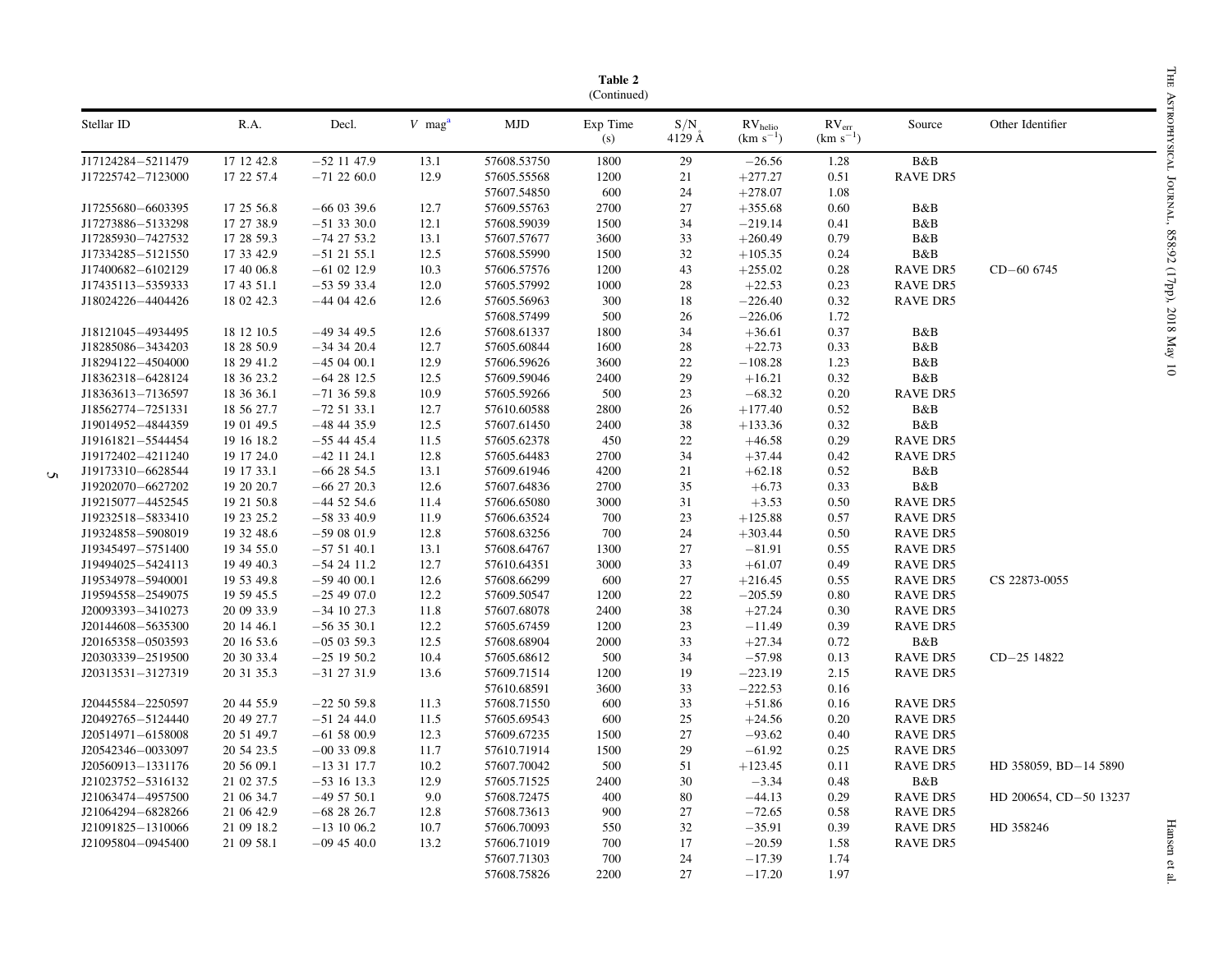|                   |            |               |                      |             | Table 2<br>(Continued) |               |                               |                             |                 |                             |
|-------------------|------------|---------------|----------------------|-------------|------------------------|---------------|-------------------------------|-----------------------------|-----------------|-----------------------------|
| Stellar ID        | R.A.       | Decl.         | $V$ mag <sup>a</sup> | MJD         | Exp Time<br>(s)        | S/N<br>4129 A | $RV_{helio}$<br>$(km s^{-1})$ | $RV_{err}$<br>$(km s^{-1})$ | Source          | Other Identifier            |
| J21141350-5726363 | 21 14 13.5 | $-572636.2$   | 10.5                 | 57607.72478 | 700                    | 51            | $+158.37$                     | 0.08                        | RAVE DR5        | $V^*$ AC Aqr, BD $-02$ 5494 |
| J21152551-1503309 | 21 15 25.5 | $-150331.0$   | 12.6                 | 57609.74547 | 2400                   | 22            | $-6.05$                       | 0.78                        | RAVE DR5        | HE 2119-4653                |
| J21162185-0213420 | 21 16 21.9 | $-02$ 13 42.0 | 10.2                 | 57609.72698 | 400                    | 21            | $-5.32$                       | 0.70                        | RAVE DR5        |                             |
| J21224590-4641030 | 21 22 45.9 | $-46$ 41 03.1 | 12.3                 | 57609.76828 | 1000                   | 21            | $-100.75$                     | 0.45                        | RAVE DR5        |                             |
| J21262525-2144243 | 21 26 25.3 | $-21$ 44 24.3 | 12.1                 | 57606.73219 | 2700                   | 32            | $-81.73$                      | 0.62                        | <b>RAVE DR5</b> |                             |
| J21291592-4236219 | 21 29 15.9 | $-42,36,22.0$ | 13.0                 | 57607.74035 | 1500                   | 31            | $-143.15$                     | 0.43                        | RAVE DR5        |                             |
| J21370807-0927347 | 21 37 08.1 | $-09$ 27 34.6 | 13.3                 | 57605.74090 | 1500                   | 21            | $-63.81$                      | 0.39                        | RAVE DR5        |                             |
| J21513595-0543398 | 21 51 36.0 | $-05$ 43 39.8 | 10.0                 | 57609.78191 | 800                    | 35            | $-209.08$                     | 0.15                        | RAVE DR5        | HD 207785, BD-06 5849       |
| J22021636-0536483 | 22 02 16.4 | $-053648.4$   | 12.4                 | 57609.79579 | 1200                   | 21            | $-106.65$                     | 0.88                        | RAVE DR5        | HE 2159-0551                |
| J22163596+0246171 | 22 16 36.0 | $+02$ 46 17.1 | 12.7                 | 57605.76641 | 1900                   | 28            | $-98.32$                      | 0.41                        | B&B             |                             |
| J22444701-5617540 | 22 44 47.0 | $-56$ 17 54.1 | 12.5                 | 57606.75810 | 1200                   | 24            | $-189.75$                     | 0.92                        | RAVE DR5        |                             |
| J22492756-2238289 | 22 49 27.6 | $-223829.0$   | 12.0                 | 57606.77131 | 1200                   | 27            | $-1.42$                       | 0.43                        | RAVE DR5        |                             |
| J22531984-2248555 | 22 53 19.9 | $-22$ 48 55.5 | 11.1                 | 57607.78387 | 3600                   | 71            | $-6.97$                       | 0.14                        | RAVE DR5        | CD-23 17654                 |
| J22595884-1554182 | 22 59 58.8 | $-155418.2$   | 10.9                 | 57606.79521 | 600                    | 30            | $+19.37$                      | 0.51                        | RAVE DR5        | $BD-16$ 6190                |
| J23022289-6833233 | 23 02 22.9 | $-68$ 33 23.3 | 11.6                 | 57608.78529 | 1500                   | 37            | $+136.05$                     | 0.23                        | RAVE DR5        |                             |
| J23044914-4243477 | 23 04 49.1 | $-42$ 43 47.8 | 12.1                 | 57605.79075 | 400                    | 21            | $-278.06$                     | 0.50                        | RAVE DR5        | HE 2302-4259                |
| J23130003-4507066 | 23 13 00.0 | $-450706.6$   | 11.2                 | 57610.78319 | 1200                   | 39            | $-94.59$                      | 0.19                        | RAVE DR5        |                             |
| J23265258-0159248 | 23 26 52.6 | $-01$ 59 24.8 | 11.2                 | 57605.80255 | 1000                   | 33            | $-215.33$                     | 0.31                        | RAVE DR5        | HE 2324-0215, BD-02 5957    |
| J23310716-0223301 | 23 31 07.2 | $-02$ 23 30.1 | 11.5                 | 57606.80969 | 1500                   | 29            | $-99.40$                      | 0.77                        | RAVE DR5        |                             |
| J23362202-5607498 | 23 36 22.0 | $-560749.8$   | 12.9                 | 57605.81383 | 300                    | 17            | $+207.95$                     | 0.35                        | RAVE DR5        |                             |
|                   |            |               |                      | 57607.81017 | 300                    | 23            | $+209.55$                     | 0.53                        |                 |                             |

Note. a RAVE DR5 V magnitudes are from Munari et al. ([2014](#page-17-0)) and B&B are from Henden & Munari ([2014](#page-17-0))

(This table is available in machine-readable form.)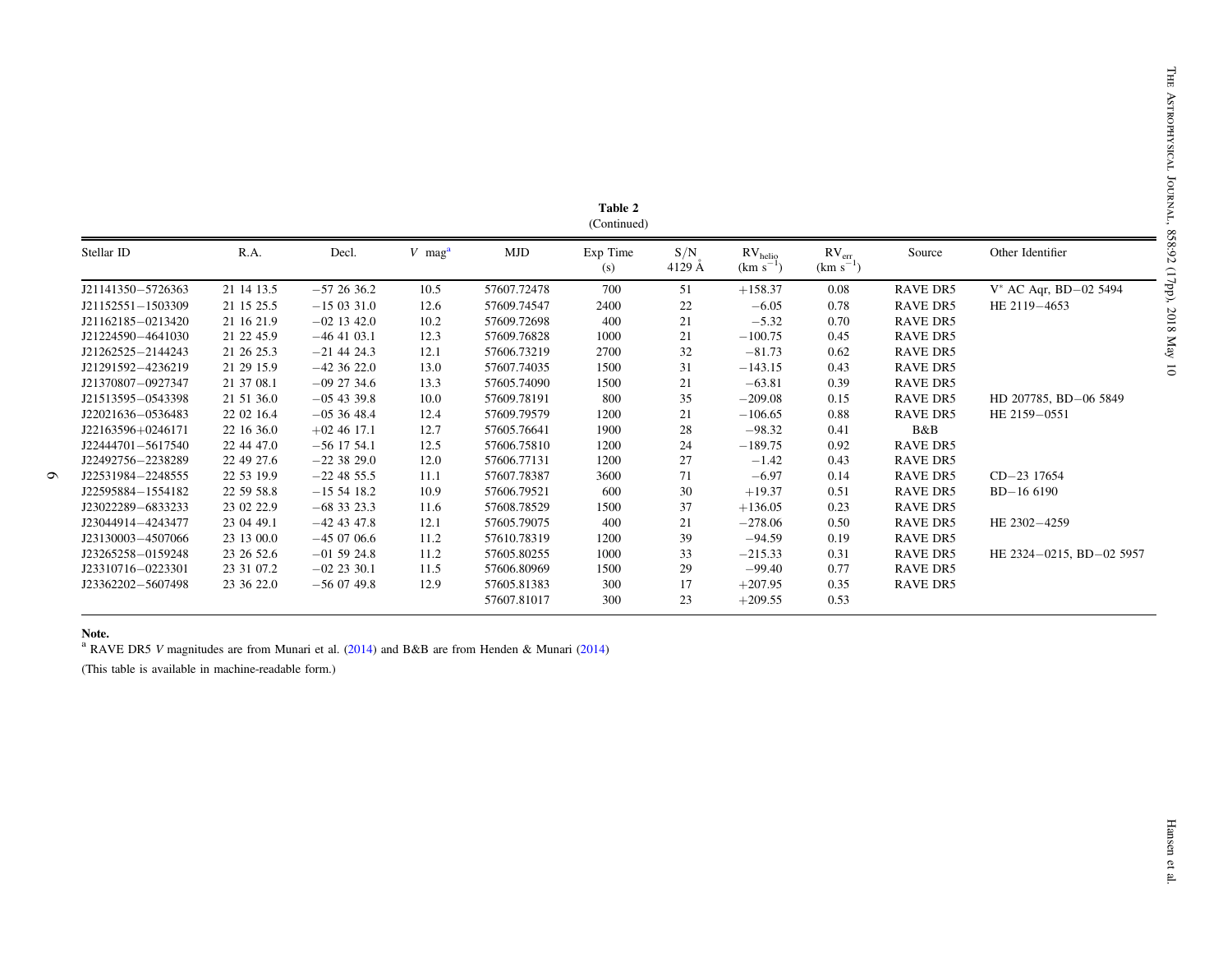Table 3 Equivalent Widths of Fe I and Fe II Lines in Our Sample

<span id="page-7-0"></span>

| Stellar ID            | <b>Species</b> | (A)     | $\chi$<br>(eV) | $\log gf$ | EW<br>(mA) | $\log \epsilon$ |
|-----------------------|----------------|---------|----------------|-----------|------------|-----------------|
| J00002259-1302275     | Fe I           | 4143.87 | 1.56           | $-0.51$   | 133.30     | 5.04            |
| J00002259-1302275     | Fe I           | 4191.43 | 2.47           | $-0.67$   | 94.10      | 5.28            |
| J00002259-1302275     | Fe I           | 4415.12 | 1.61           | $-0.62$   | 117.10     | 4.78            |
| $J00002259 - 1302275$ | Fe I           | 4447.72 | 2.22           | $-1.34$   | 94.40      | 5.59            |
| J00002259-1302275     | Fe I           | 4461.65 | 0.09           | $-3.19$   | 122.20     | 5.73            |
|                       |                |         |                |           |            |                 |
| J00002259-1302275     | Fe I           | 6593.87 | 2.43           | $-2.42$   | 30.50      | 5.44            |
| $J00002259 - 1302275$ | Fe I           | 6750.15 | 2.42           | $-2.62$   | 43.30      | 5.87            |
| J00002259-1302275     | Fe II          | 4522.63 | 2.84           | $-1.99$   | 83.00      | 5.35            |
| J00002259-1302275     | Fe II          | 4620.52 | 2.83           | $-3.19$   | 74.20      | 6.33            |
| J00002259-1302275     | Fe II          | 4923.93 | 2.89           | $-1.21$   | 87.50      | 4.68            |
| $J00002259 - 1302275$ | Fe II          | 5234.63 | 3.22           | $-2.18$   | 37.00      | 4.97            |
| $J00002259 - 1302275$ | Fe II          | 5316.62 | 3.15           | $-1.78$   | 94.10      | 5.65            |
| $J00002259 - 1302275$ | Fe II          | 6432.68 | 2.89           | $-3.71$   | 34.70      | 6.04            |
| $J00021222 - 2241388$ | Fe I           | 4021.87 | 2.67           | $-0.73$   | 84.24      | 5.43            |
| $J00021222 - 2241388$ | Fe I           | 4127.78 | 3.28           | $-1.61$   | 18.42      | 5.55            |
| J00021222-2241388     | Fe I           | 4132.90 | 2.84           | $-0.92$   | 58.74      | 5.22            |
| $J00021222 - 2241388$ | Fe I           | 4154.50 | 2.83           | $-0.69$   | 76.67      | 5.41            |
|                       |                |         |                |           |            |                 |

(This table is available in its entirety in machine-readable form.)

by taking the square root of the total counts in the continuum, converted to photons by multiplying with the CCD gain =  $1.05 e^-/DN$ . Table [2](#page-4-0) lists the observed targets with R.A., decl., V magnitude, MJD, exposure time, S/N at 4129 Å, heliocentric radial velocity  $\left(\text{RV}_{\text{helio}}\right)$  and its associated error, the source catalog from which we originally selected each target, and additional common identifiers for the stars.

#### 3. Stellar-parameter Derivations and Abundance Analysis

#### 3.1. Parameters

We derive 1D LTE stellar parameters for our program stars from equivalent-width measurements of a large number of Fe I and Fe II lines, using the 2017 version of MOOG (Sneden [1973](#page-17-0)), including Rayleigh scattering treatment as described by Sobeck et al.  $(2011)$  $(2011)$  $(2011)$ .<sup>10</sup> The number of Fe lines used for the analysis ranges from 28 to 140 for Fe I and 6 to 27 for Fe II, with a mean of 86 and 15 lines used per spectrum, respectively. Equivalent widths of Fe I and Fe II lines measured for the individual stars, along with the wavelength  $(\lambda)$ , excitation potential  $(\chi)$ , oscillator strength (log *gf*), and derived abundances (log  $\epsilon$ ) for the lines, are listed in Table 3. Effective temperatures  $(T_{\text{eff}})$  were derived by ensuring excitation equilibrium for the Fe I-line abundances. Spectroscopic derivation of stellar parameters using non-local thermodynamic equilibrium (NLTE) corrected Fe abundances has been found to agree better with photometric temperatures than what is found from LTE spectroscopic temperatures (Ezzeddine et al. [2017](#page-16-0)). We therefore place these initial temperatures on a photometric scale, correcting for the offset between spectroscopic and photometric temperature scales using the following relation from Frebel et al. ([2013](#page-17-0)):

$$
T_{\text{eff, corrected}} = T_{\text{eff, initial}} - 0.1 \times T_{\text{eff, initial}} + 670.
$$

The shift in temperature varies from 25 K for the hottest stars to 265 K for the coolest stars, with a mean shift of 208 K, owing to the predominantly low-temperature range of the sample. Surface gravities ( $log g$ ) were derived through ionization equilibration by ensuring agreement between abundances derived from Fe I and Fe II lines. Microturbulent velocities  $(\xi)$  were determined by removing any trend inline abundances with reduced equivalent widths for both Fe I and Fe II lines. Final parameters are listed in Table [4](#page-8-0). We adopt an uncertainty of 150 K on  $T_{\text{eff}}$ , which reflects the uncertainty in the spectroscopically determined  $T_{\text{eff}}$  and a possible scale error from the application of the above relation. The standard deviation of the derived Fe I abundances varies from 0.09 dex to 0.28 dex, with a mean of 0.16 dex. Based on this value and the uncertainty in  $T_{\text{eff}}$ , we estimate uncertainties of 0.3 dex for  $\log g$  and 0.3 km s<sup>-[1](#page-10-0)</sup> for  $\xi$ . Figure 1 shows the derived gravities as a function of effective temperature for the sample stars. Over-plotted are four Y<sup>2</sup> isochrones with  $\alpha$ /Fe] = +0.4, age 12 Gyr, and  $[Fe/H] = -2.0, -2.5, -3.0,$  and  $-3.5$ (Demarque et al. [2004](#page-16-0)). As the stars are selected to be bright and cool they mostly occupy the upper portion of the giant branch in this diagram. Four stars that are somewhat hotter than the rest of the sample were also observed, mainly because they were bright and/or due to the lack of other available targets in the appropriate R.A. range. Some of our stars also turned out to be more metal-rich than our initial selection criteria. This is mainly because not quite all of the targets initially chosen passed through the Phase I medium-resolution vetting process described in Section [2.1](#page-3-0). A separate paper will address the differences in stellar parameters determined from the medium- and highresolution spectra, respectively.

<sup>10</sup> https://github.com/alexji/[moog17scat](https://github.com/alexji/moog17scat)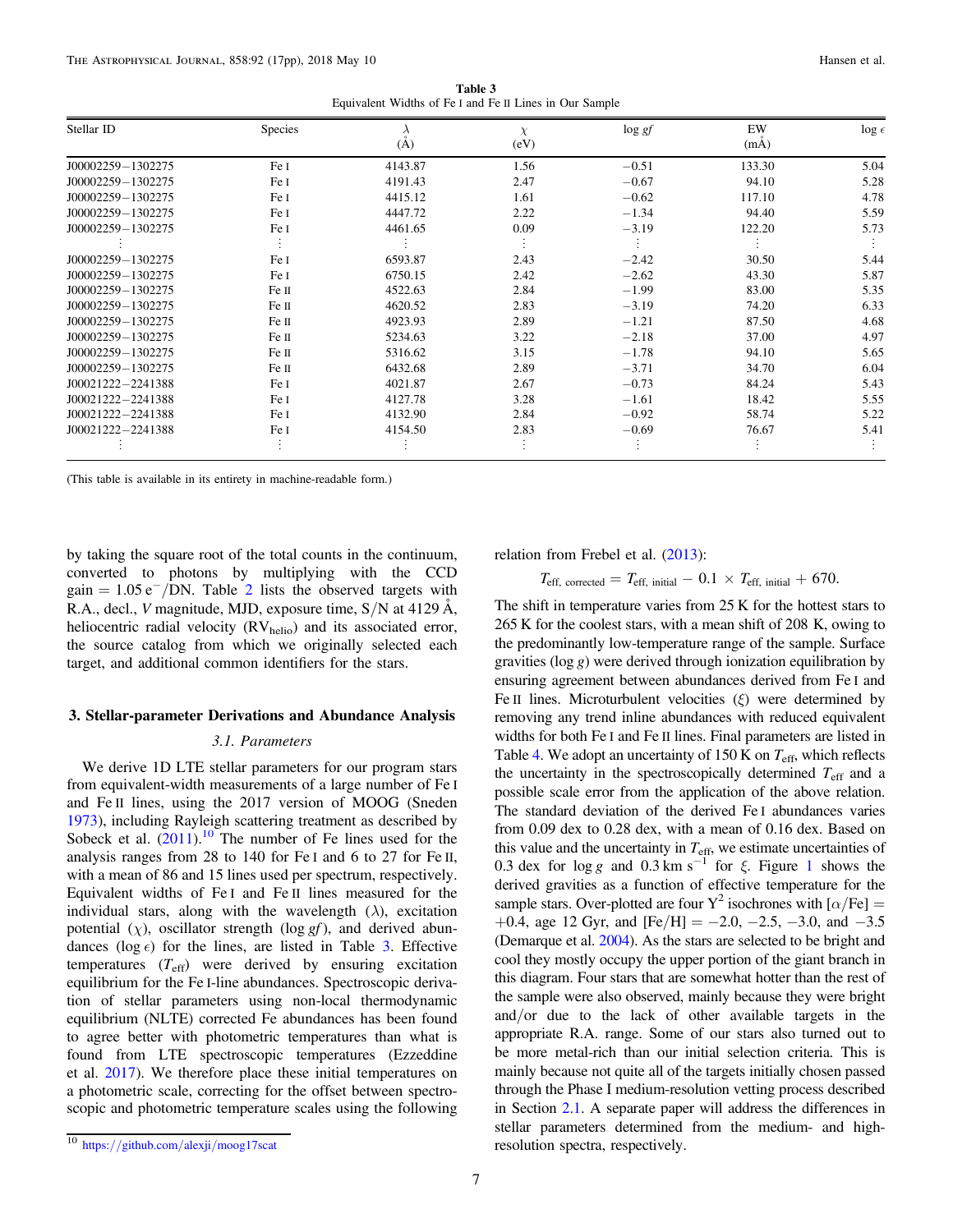| Table 4            |  |
|--------------------|--|
| Stellar Parameters |  |

<span id="page-8-0"></span>

| Stellar ID                             | $T_{\rm eff}$<br>(K) | log g        | [Fe/H]             | $\sigma_{\rm [Fe/H]}$<br>$(\text{dex})$ | $N$ (Fe I) | $N$ (Fe II)  | ξ<br>$(km s^{-1})$ |
|----------------------------------------|----------------------|--------------|--------------------|-----------------------------------------|------------|--------------|--------------------|
| J00002259-1302275                      | 4576                 | 2.12         | $-2.90$            | 0.21                                    | 58         | 6            | 2.12               |
| J00021222-2241388                      | 5035                 | 2.09         | $-2.19$            | 0.19                                    | 107        | 13           | 1.85               |
| J00021668-2453494                      | 5020                 | 1.73         | $-1.81$            | 0.19                                    | 85         | 19           | 1.85               |
| J00133067-1259594                      | 4405                 | 0.50         | $-2.82$            | 0.17                                    | 71         | 14           | 2.60               |
| J00233067-1631428                      | 5382                 | 3.04         | $-2.45$            | 0.14                                    | 87         | $10\,$       | 1.74               |
| J00400685-4325183                      | 4630                 | 1.16         | $-2.55$            | 0.21                                    | 64         | 9            | 2.75               |
| J00405260-5122491                      | 5689                 | 4.51         | $-2.11$            | 0.09                                    | 97         | 11           | 1.61               |
| J00453930-7457294                      | 4947                 | 2.01         | $-2.00$            | 0.16                                    | 115        | 22           | 1.90               |
| J01202234-5425582                      | 5125                 | 2.53         | $-2.11$            | 0.16                                    | 104        | 22           | 1.75               |
| J01293113-1600454                      | 4876                 | 1.80         | $-2.81$            | 0.12                                    | 74         | 14           | 2.13               |
| J01334657-2727374                      | 5227                 | 2.79         | $-1.60$            | 0.15                                    | 56         | $\tau$       | 1.95               |
| J01425422-5032488                      | 5132                 | 2.65         | $-2.09$            | 0.12                                    | 122        | $20\,$       | 1.55               |
| J01430726-6445174                      | 4590                 | 0.92         | $-3.00$            | 0.12                                    | 97         | 13           | 2.12               |
| J01451951-2800583                      | 4495                 | 0.67         | $-2.80$            | 0.15                                    | 69         | 20           | 2.10               |
| J01490794-4911429                      | 4682                 | 0.93         | $-2.94$            | 0.11                                    | 78         | 21           | 1.95               |
| J01530024-3417360                      | 5323                 | 3.26         | $-1.50$            | 0.13                                    | 132        | 21           | 1.40               |
| J02040793-3127556                      | 4550                 | 0.92         | $-3.08$            | 0.17                                    | 105        | 20           | 2.35               |
| J02165716-7547064                      | 4543                 | 0.71         | $-2.50$            | 0.14                                    | 90         | 16           | 2.44               |
| J02355867-6745520                      | 4653                 | 0.91         | $-1.55$            | 0.20                                    | 58         | 14           | 2.04               |
| J02401075-1416290                      | 6070                 | 4.45         | $-0.79$            | 0.19                                    | 47         | 16           | 0.80               |
| J02412152-1825376                      | 4405                 | 0.80         | $-2.17$            | 0.14                                    | 71         | 19           | 1.90               |
| J02441479-5158241                      | 4869                 | 1.87         | $-2.93$            | 0.13                                    | 86<br>69   | 16           | 1.69               |
| J02462013-1518419                      | 4879<br>4707         | 1.80         | $-2.71$<br>$-2.20$ | 0.17                                    |            | 13           | 2.35               |
| J02500719-5145148                      | 6311                 | 1.40<br>3.05 | $-2.93$            | 0.20<br>0.17                            | 115<br>30  | 23<br>$\tau$ | 2.30               |
| J03193531-3250433                      |                      |              | $-2.87$            |                                         |            | 12           | 0.81               |
| J03563703-5838281<br>J04121388-1205050 | 4450<br>4658         | 0.70<br>0.95 | $-2.73$            | 0.16<br>0.16                            | 68<br>29   | 11           | 2.60<br>2.58       |
| J13164824-2743351                      | 4990                 | 2.24         | $-1.61$            | 0.17                                    | 127        | $20\,$       | 1.50               |
| J14033542-3335257                      | 4889                 | 1.75         | $-2.71$            | 0.14                                    | 132        | 15           | 1.77               |
| J14164084-2422000                      | 4540                 | 0.57         | $-2.73$            | 0.13                                    | 77         | 23           | 1.95               |
| J14232679-2834200                      | 5200                 | 2.66         | $-1.90$            | 0.19                                    | 100        | 12           | 1.65               |
| J14301385-2317388                      | 4490                 | 1.25         | $-1.40$            | 0.16                                    | 92         | 18           | 2.40               |
| J14325334-4125494                      | 5020                 | 2.39         | $-2.79$            | 0.16                                    | 108        | 12           | 1.80               |
| J14381119-2120085                      | 4608                 | 1.20         | $-2.21$            | 0.20                                    | 109        | 18           | 2.20               |
| J15260106-0911388                      | 4499                 | 0.76         | $-2.83$            | 0.16                                    | 81         | 14           | 2.41               |
| J15271353-2336177                      | 5882                 | 4.01         | $-2.15$            | 0.12                                    | 130        | 17           | 1.35               |
| J15575183-0839549                      | 4730                 | 1.88         | $-1.49$            | 0.16                                    | 109        | 18           | 1.87               |
| J15582962-1224344                      | 5125                 | 1.52         | $-2.54$            | 0.16                                    | 105        | 22           | 2.35               |
| J16024498-1521016                      | 5240                 | 3.16         | $-1.80$            | 0.17                                    | 94         | $22\,$       | 1.65               |
| J16080681-3215592                      | 4680                 | 1.27         | $-2.07$            | 0.16                                    | 119        | 23           | 1.98               |
| J16095117-0941174                      | 4556                 | 0.68         | $-2.82$            | 0.12                                    | 86         | 21           | 2.18               |
| J16103106+1003055                      | 5370                 | 2.60         | $-2.43$            | 0.19                                    | 64         | 6            | 2.05               |
| J16184302-0630558                      | 5407                 | 1.67         | $-2.60$            | 0.10                                    | 66         | 16           | 2.19               |
| J17093199-6027271                      | 4547                 | 0.77         | $-2.48$            | 0.20                                    | $70\,$     | 13           | 2.71               |
| J17094926-6239285                      | 4585                 | 0.90         | $-2.51$            | 0.15                                    | 73         | 14           | 2.00               |
| J17124284-5211479                      | 4750                 | 1.15         | $-2.78$            | 0.19                                    | 74         | 15           | 2.00               |
| J17225742-7123000                      | 5080                 | 2.67         | $-2.42$            | 0.18                                    | 58         | 12           | 0.70               |
| J17255680-6603395                      | 4686                 | 0.69         | $-2.59$            | 0.11                                    | 80         | 14           | 2.38               |
| J17273886-5133298                      | 4992                 | 1.38         | $-1.78$            | 0.14                                    | 95         | 22           | 1.91               |
| J17285930-7427532                      | 4900                 | 1.61         | $-2.04$            | 0.17                                    | 74         | 13           | 1.80               |
| J17334285-5121550                      | 4899                 | 1.18         | $-1.91$            | 0.14                                    | 104        | 22           | 2.08               |
| J17400682-6102129                      | 4880                 | 1.78         | $-2.24$            | 0.16                                    | 107        | 18           | 2.08               |
| J17435113-5359333                      | 5080                 | 1.65         | $-2.24$            | 0.16                                    | 124        | $20\,$       | 2.10               |
| J18024226-4404426                      | 4701                 | 1.60         | $-1.55$            | 0.18                                    | 88         | 14           | 2.17               |
| J18121045-4934495                      | 4436                 | 0.76         | $-3.02$            | 0.14                                    | 66         | 13           | 2.95               |
| J18285086-3434203                      | 4630                 | 1.12         | $-2.46$            | 0.15                                    | 118        | 17           | 2.15               |
| J18294122-4504000                      | 4700                 | 1.25         | $-2.48$            | 0.17                                    | 80         | 11           | 2.10               |
| J18362318-6428124                      | 4896                 | 1.80         | $-2.57$            | 0.10                                    | 97         | 19           | 1.95               |
| J18363613-7136597                      | 4650                 | 0.65         | $-2.52$            | 0.16                                    | 77         | $20\,$       | 2.45               |
| J18562774-7251331                      | 4709                 | 1.08         | $-2.26$            | 0.15                                    | 97         | 8            | 2.15               |
| J19014952-4844359<br>J19161821-5544454 | 4820<br>4450         | 1.84<br>0.65 | $-1.87$<br>$-2.35$ | 0.16<br>0.18                            | 94<br>66   | 9<br>18      | 1.75<br>2.50       |
| J19172402-4211240                      | 4775                 | 1.06         | $-2.61$            | 0.15                                    | 119        | 18           | 2.40               |
|                                        |                      |              |                    |                                         |            |              |                    |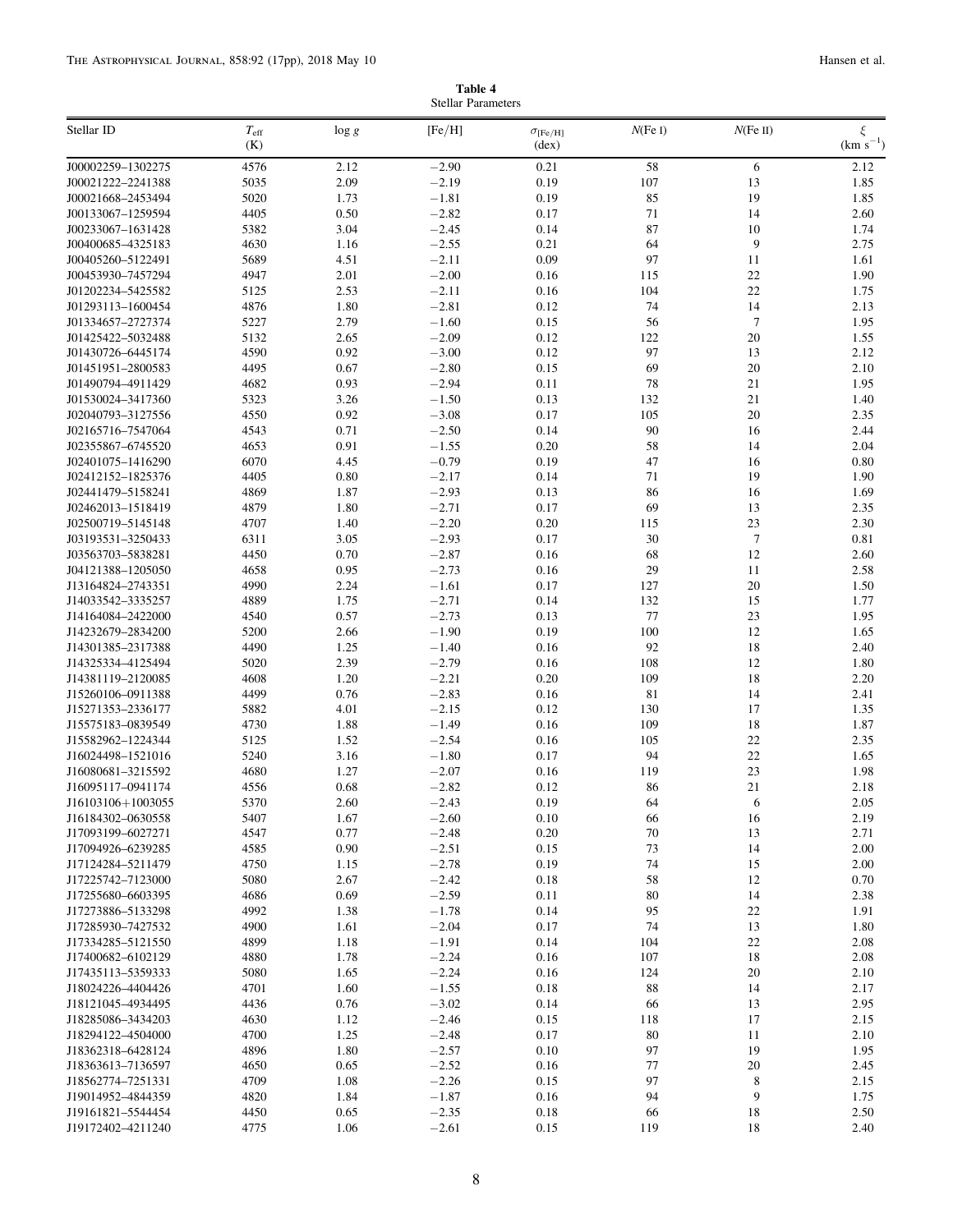| Table 4     |  |
|-------------|--|
| (Continued) |  |

|                   |                      |          | $\sqrt{2}$ |                                              |            |                |                        |
|-------------------|----------------------|----------|------------|----------------------------------------------|------------|----------------|------------------------|
| Stellar ID        | $T_{\rm eff}$<br>(K) | $\log g$ | [Fe/H]     | $\sigma_{\rm [Fe/H]}$<br>$(\dot{d}e\dot{x})$ | $N$ (Fe I) | $N$ (Fe II)    | $\xi$<br>$(km s^{-1})$ |
| J19173310-6628545 | 4498                 | 1.05     | $-2.76$    | 0.15                                         | 64         | 12             | 2.72                   |
| J19202070-6627202 | 4690                 | 1.64     | $-2.10$    | 0.18                                         | 111        | 17             | 1.70                   |
| J19215077-4452545 | 4450                 | 0.10     | $-2.56$    | 0.17                                         | 74         | 11             | 2.30                   |
| J19232518-5833410 | 5035                 | 2.12     | $-2.08$    | 0.18                                         | 82         | $\,$ 8 $\,$    | 2.05                   |
| J19324858-5908019 | 4540                 | 1.92     | $-1.93$    | 0.18                                         | 46         | 11             | 1.70                   |
| J19345497-5751400 | 4580                 | 1.74     | $-2.46$    | 0.14                                         | 28         | $\tau$         | 2.50                   |
| J19494025-5424113 | 4486                 | 0.91     | $-2.81$    | 0.17                                         | 72         | 13             | 2.24                   |
| J19534978-5940001 | 4614                 | 0.70     | $-2.79$    | 0.16                                         | 66         | 13             | 2.41                   |
| J19594558-2549075 | 4540                 | 0.79     | $-2.44$    | 0.15                                         | 95         | $21\,$         | 2.64                   |
| J20093393-3410273 | 4690                 | 1.64     | $-2.10$    | 0.18                                         | 111        | 17             | 1.70                   |
| J20144608-5635300 | 4765                 | 1.19     | $-1.92$    | 0.18                                         | 41         | 18             | 1.80                   |
| J20165357-0503592 | 4585                 | 0.90     | $-2.89$    | 0.18                                         | 88         | 10             | 2.90                   |
| J20303339-2519500 | 4315                 | 0.60     | $-2.18$    | 0.18                                         | 106        | 24             | 2.30                   |
| J20313531-3127319 | 4894                 | 1.39     | $-2.43$    | 0.14                                         | 82         | 13             | 1.83                   |
| J20445584-2250597 | 4366                 | 1.00     | $-2.30$    | 0.18                                         | 111        | 15             | 2.16                   |
| J20492765-5124440 | 4250                 | 1.09     | $-2.47$    | 0.19                                         | 80         | 11             | 2.60                   |
| J20514971-6158008 | 5285                 | 3.13     | $-1.87$    | 0.14                                         | 114        | 19             | 1.68                   |
| J20542346-0033097 | 4351                 | 0.68     | $-2.78$    | 0.20                                         | 82         | 11             | 2.64                   |
| J20560913-1331176 | 4780                 | 1.60     | $-2.30$    | 0.13                                         | 119        | 24             | 1.80                   |
| J21023752-5316132 | 5045                 | 2.40     | $-2.44$    | 0.19                                         | 72         | 13             | 1.95                   |
| J21063474-4957500 | 5238                 | 2.82     | $-2.91$    | 0.13                                         | 102        | 15             | 1.93                   |
| J21064294-6828266 | 5186                 | 2.70     | $-2.76$    | 0.19                                         | 43         | 10             | 2.90                   |
| J21091825-1310062 | 4855                 | 1.42     | $-2.40$    | 0.17                                         | 106        | 24             | 2.10                   |
| J21095804-0945400 | 4492                 | 0.98     | $-2.73$    | 0.16                                         | 57         | 10             | 2.11                   |
| J21141350-5726363 | 4690                 | 1.21     | $-2.69$    | 0.15                                         | 140        | 10             | 2.05                   |
| J21152551-1503309 | 4722                 | 1.47     | $-2.06$    | 0.17                                         | 68         | 18             | 2.00                   |
| J21162185-0213420 | 4390                 | 0.73     | $-2.23$    | 0.16                                         | 62         | 11             | 1.90                   |
| J21224590-4641030 | 4652                 | 1.42     | $-2.96$    | 0.14                                         | 67         | 14             | 2.78                   |
| J21262525-2144243 | 4450                 | 1.09     | $-2.81$    | 0.17                                         | 121        | 12             | 2.45                   |
| J21291592-4236219 | 4650                 | 1.15     | $-2.48$    | 0.19                                         | 96         | 18             | 2.10                   |
| J21370807-0927347 | 4470                 | 0.99     | $-2.46$    | 0.18                                         | 84         | 14             | 2.05                   |
| J21513595-0543398 | 4530                 | 0.66     | $-2.46$    | 0.15                                         | 99         | 27             | 2.21                   |
| J22021636-0536483 | 4668                 | 0.93     | $-2.75$    | 0.18                                         | 67         | 14             | 2.57                   |
| J22163596+0246171 | 4900                 | 1.92     | $-2.37$    | 0.18                                         | 131        | 10             | 1.85                   |
| J22444701-5617540 | 4495                 | 1.41     | $-1.86$    | 0.21                                         | 43         | 11             | 1.75                   |
| J22492756-2238289 | 4930                 | 1.81     | $-1.82$    | 0.19                                         | 78         | 10             | 2.35                   |
| J22531984-2248555 | 4720                 | 1.59     | $-1.87$    | 0.18                                         | 91         | 18             | 1.65                   |
| J22595884-1554182 | 4600                 | 0.92     | $-2.64$    | 0.16                                         | 91         | 17             | 2.55                   |
| J23022289-6833233 | 5063                 | 2.29     | $-2.64$    | 0.15                                         | 110        | 14             | 2.21                   |
|                   | 4733                 | 2.12     | $-2.43$    | 0.28                                         | 70         | 13             | 1.25                   |
| J23044914-4243477 |                      |          | $-2.64$    |                                              |            | 18             | 2.21                   |
| J23130003-4507066 | 4612                 | 0.95     |            | 0.18                                         | 87         |                |                        |
| J23265258-0159248 | 4360                 | 0.45     | $-3.13$    | 0.16                                         | 82         | 21             | 2.40                   |
| J23310716-0223301 | 5050                 | 1.70     | $-2.28$    | 0.15                                         | 30         | $\overline{7}$ | 2.05                   |
| J23362202-5607498 | 4630                 | 1.28     | $-2.06$    | 0.20                                         | 38         | 14             | 2.15                   |

(This table is available in machine-readable form.)

### 3.2. Abundances

As described in Section [2.1](#page-3-0), we derive abundances for C, Sr, Ba, and Eu for the stars in our sample, which allows us to classify the stars as either  $r$ -I,  $r$ -II, limited- $r$ , CEMP- $s$ , CEMP- $r$ , or non-r-process-enhanced. As the stars were preferentially selected not to exhibit carbon enhancement, we did not expect to find a large number of CEMP-s or CEMP-r stars, but nevertheless included carbon measurements in our analysis. A full abundance analysis of the stars will follow in future papers. All abundances are derived from spectral syntheses using MOOG2017 and  $\alpha$ -enhanced ([ $\alpha$ /Fe] = +0.4) 1D LTE ATLAS9 model atmospheres (Castelli & Kurucz [2003](#page-16-0)). We used solar photosphere abundances from Asplund et al. ([2009](#page-16-0)) and line lists generated using the linemake package $^{11}$  (C. Sneden 2018, private communication), including molecular lines from CH,  $C_2$ , and CN (Brooke et al. [2013](#page-16-0); Masseron et al. [2014](#page-17-0); Ram et al. [2014;](#page-17-0) Sneden et al. [2014](#page-17-0)) and isotopic shift and hyperfine structure information for Ba and Eu (Lawler et al. [2001](#page-17-0); Gallagher et al. [2010](#page-17-0)).

Carbon abundances are derived by fitting the CH G-band at 4313 Å and/or the  $C_2$  Swan band at 5161 Å. Three Sr lines are available in our wavelength range at 4077, 4161, and 4215 Å. The 4077 Å line is very strong and is often saturated in our spectra; on the other hand, the 4161 Å is weak and severely

<sup>11</sup> https://[github.com](https://github.com/vmplacco/linemake)/vmplacco/linemake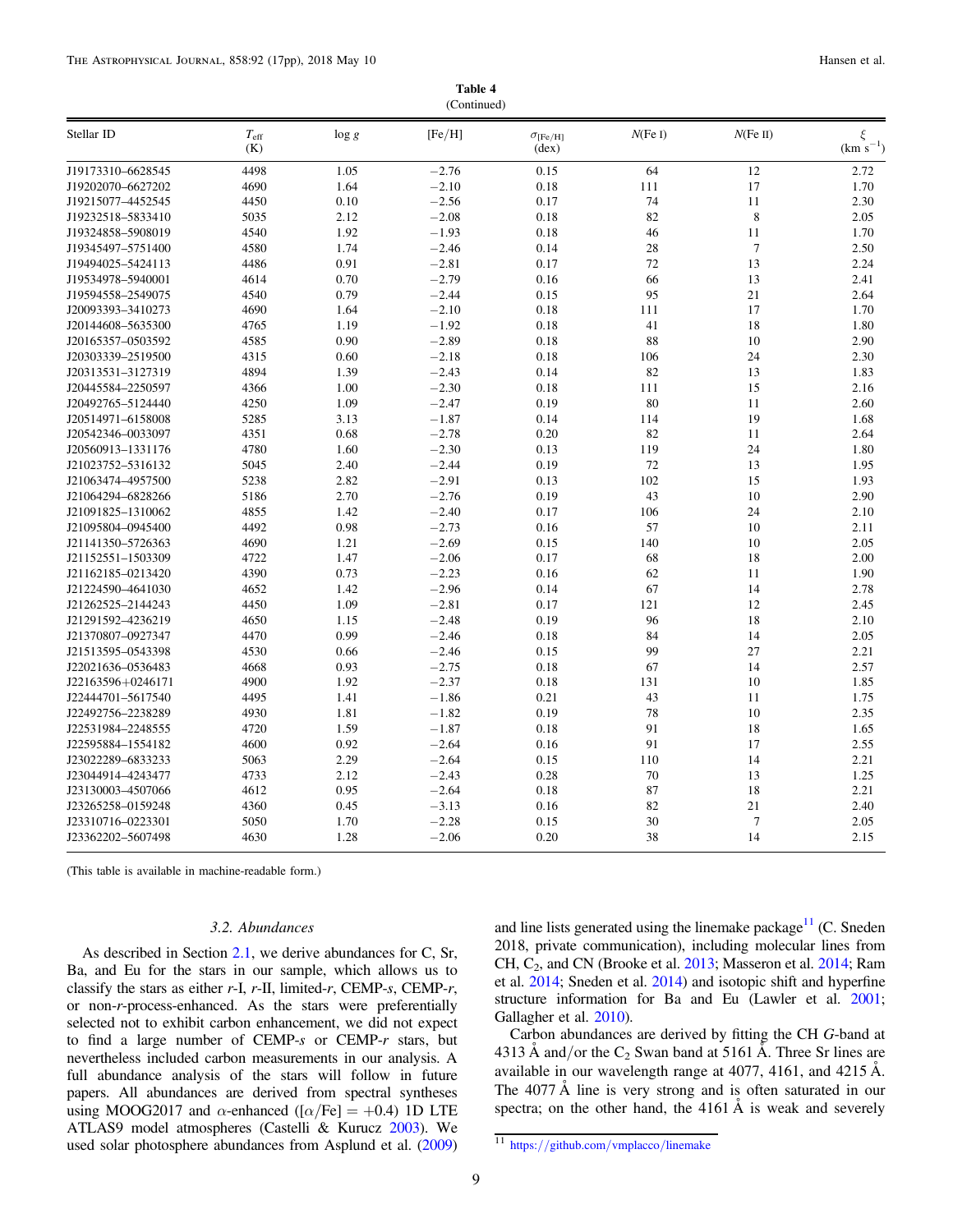<span id="page-10-0"></span>

Figure 1. Surface gravity vs. effective temperature measurements for the sample stars, over-plotted with  $Y^2$  isochrones for four different metallicities, solid:  $[Fe/H] = -2.0$ , dotted:  $[Fe/H] = -2.5$ , dashed:  $[Fe/H] = -3.0$ , and dotted–dashed:  $[Fe/H] = -3.5$ .

blended. Hence, our Sr abundances are primarily derived from the line at 4215 Å. This line can be blended with CN features in cool metal-poor stars. However, as our stars are chosen not to be enhanced in C, this was only a complication for a few spectra. Barium abundances are derived from three of the five Ba lines in our wavelength range at 5853, 6141, and 6496 Å. There are also Ba lines at 4554 and 4934 Å, but they were often saturated in these cool stars. Furthermore, the 4934 Å line is also blended with an Fe I feature for which the log gf value is poorly constrained; these two lines were disregarded for the final Ba abundance. For Eu, eight absorption lines are present in our spectral range at 3819, 3907, 4129, 4205, 4435, 4522, 6437, and 6645 Å. The 3819 and 3907 Å lines are in a region of our spectra with poor  $S/N$ , and the 4205, 4435, and 4522 Å features are heavily blended. Hence, our Eu abundances are mainly derived from the 4129 Å feature, and those at 6437 and 6645 Å, when detectable. Examples of the synthesis of Sr, Ba, and Eu lines used for the classification of a limited- $r$  star, an  $r$ -I star, and an r-II star are shown in Figure [2.](#page-11-0)

#### 4. Results

Final abundances derived for the 107 stars are listed in Table [5](#page-12-0), along with their classifications based on these abundances. Table [6](#page-14-0) lists the abundance uncertainties arising from stellar-parameter uncertainties, along with random errors, for the three stars representative of the stellar-parameter range of our sample. The random error is dominated by the uncertainty in continuum placement, and is estimated by deriving abundances for the lines with  $\pm 1\sigma$  placement of continuum, based on our average  $S/N = 30$ . We computed these uncertainties by deriving abundances using atmosphere models varied by the uncertainty of the different parameters as

quoted in Section [3](#page-7-0). These uncertainties are then added in quadrature, along with an additional estimated 0.05 dex random error.

#### 4.1. Radial-velocity Variations

For nine of the stars in our sample, we find velocities differing from those reported by the RAVE survey DR5 (Kunder et al. [2017](#page-17-0)); these are listed in Table [7.](#page-14-0) The typical uncertainty of the radial velocities listed by RAVE DR5 is  $<$  2 km s<sup>-1</sup> (Kunder et al. [2017](#page-17-0)); the uncertainties of our radial velocities are typically  $\langle 1 \text{ km s}^{-1} \rangle$  (see Table [2](#page-4-0)). We have therefore chosen to highlight stars for which the two measurements differ by more than  $5 \text{ km s}^{-1}$ . One of these, J225319.9–224856, is a CEMP-s star, a class of stars enhanced in both C and s-process elements, and primarily found in binary systems (Hansen et al. [2016](#page-17-0)). Four of these stars are r-II stars, while two are r-I stars, resulting in six possible binaries among the 50 new r-I and r-II stars discovered in our sample. Additionally, one of the r-II star rediscoveries, HE 1523–0901, is also known to be in a binary system, while the other, CS 31082–001, shows no sign of radial-velocity variation (Hansen et al. [2015](#page-17-0)). No binary information is available for the r-I rediscoveries. In total, this results in a binary frequency of  $11.1 \pm 4.3\%$  (assuming binomial errors), which agrees with the binary frequency of  $18 \pm 6\%$  previously found for r-process-enhanced stars (Hansen et al. [2011](#page-17-0), [2015](#page-17-0)). This is a lower limit, given that, e.g., HE 1523–0901 has radial-velocity variations well below 1 km  $s^{-1}$ , a level that is not accounted for here. However, it is striking that four of our ten newly detected  $r$ -II stars are apparent binaries, whereas Hansen et al.  $(2015)$  $(2015)$  $(2015)$ only found one binary system among the nine  $r$ -II stars included in their sample. We note that none of the possible binary systems identified in Table [7](#page-14-0) are double-lined spectroscopic binaries.

#### 5. Discussion

#### 5.1. Newly Identified r-process-enhanced Stars

Following the abundance-selection criteria listed in Table [1](#page-2-0), we identify 12  $r$ -II, 39  $r$ -I, 20 limited- $r$ , and 3 CEMP- $r$  stars among the 107 stars observed. The three CEMP-r stars all have an Eu enhancement in the  $r-1$  star Eu range, and therefore we include them in this group in the following figures and discussion. Two of the identified r-II stars are rediscoveries:  $J15260106-0911388 = HE 1523-0901$  (Frebel et al. [2007](#page-17-0)) and J01293113-1600454 = CS 31082-001 (Hill et al. [2002](#page-17-0)). Two of the r-I stars are rediscoveries:  $J21063474 - 4957500 =$ HD 200654 (Roederer et al. [2014a](#page-17-0)) and J23265258–0159248 (Thanathibodee [2016](#page-17-0)). Thus, we have identified 10 new  $r$ -II stars and 37 new  $r-$ I stars. The frequencies of new  $r$ -processenhanced stars are somewhat higher than was found by Barklem et al.  $(2005)$  $(2005)$  $(2005)$ , who identified 8 r-II and 35 r-I stars in their sample of 253 stars. However, the stars in the sample of Barklem et al. ([2005](#page-16-0)) are generally warmer and fainter than our targets, often impeding the detection of Eu and other neutroncapture elements if the target  $S/N$  is not reached for the data. Hence, a number of their non-detections may not be real, but rather, a result of higher stellar temperature, low  $S/N$ , or a combination of both.

Specific searches for stars that exhibit a limited-r-process signature have not been carried out in the past, although multiple works have recognized the existence of these stars (e.g.,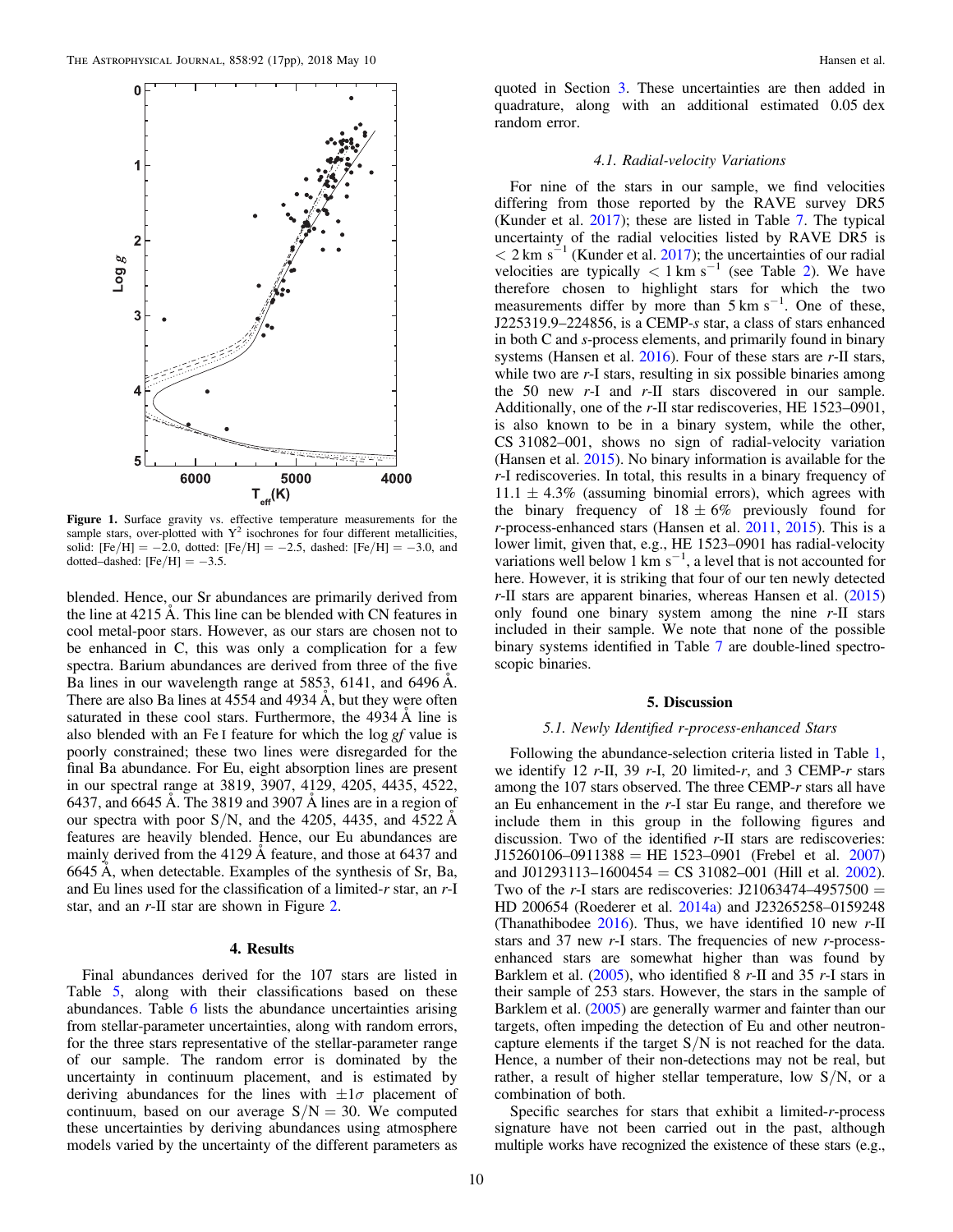<span id="page-11-0"></span>

Figure 2. Syntheses of the Sr II 4215 Å (left), Ba II 6141 Å (middle), and Eu II 4129 Å (right) features for a limited-r star (J18121045–4934495; red, top), an r-I star (J15582962–1224344; green, middle), and an r-II star (J02462013–1518419; blue, bottom). Following the representative errors given in Table [6,](#page-14-0) the Sr II and Ba II syntheses are shown with a  $\pm 0.30$  dex uncertainty region and Eu II with a  $\pm 0.20$  dex uncertainty (filled). Dashed lines show syntheses lacking the respective element.

Travaglio et al. [2004](#page-17-0); Honda et al. [2006](#page-17-0); Jacobson et al. [2015](#page-17-0)). We find 20 stars with abundances satisfying our limited- $r$  criteria (see Table [1](#page-2-0)), which is about half of the stars with low Eu abundances in our sample.

We note that four CEMP-s stars were also found in our sample, again because not all targets for this run had been through our eventual Phase-I vetting process.

#### 5.2. Metallicity Distribution

Figure [3](#page-15-0) shows the number of identified  $r$ -I,  $r$ -II, and limited- $r$ stars as a function of metallicity. We detect both  $r$ -I and  $r$ -II stars over a wide metallicity range  $(-3.0 \leq$  [Fe/H]  $\leq -1.5$ ). The limited- $r$  stars are found primarily at the low-metallicity end; from [Fe/H]  $\sim -2$  and down to [Fe/H]  $\sim -3$ . The observed distribution for the limited- $r$  stars indicates that this signature is more clear in metal-poor environments, where chemical evolution has not yet erased signatures of individual processes, as opposed to more chemically evolved systems, in which only processes leaving a strong chemical signature can be identified anymore, like the r-II stars. However, the currently available sample remains small. With future, larger samples of  $r$ -I,  $r$ -II, and limited-r stars collected by the RPA, we will soon be able to better determine the metallicity distributions of these stars.

The metallicity distribution of the our sample also differs from that of Barklem et al. ([2005](#page-16-0)). The Barklem et al. ([2005](#page-16-0)) stars have a median [Fe/H]  $\sim -2.8$ , after selecting candidates with  $[Fe/H] \le -2.5$ . In contrast, we chose  $[Fe/H] < -2.0$  for our initial candidate selection, and the median of our sample is [Fe/H]  $\sim$  −2.4. All of the r-II stars detected by Barklem et al. ([2005](#page-16-0)) were found in a narrow metallicity range around  $[Fe/H] \sim -3$ , as do many of the r-II stars discovered since.

However, we detect  $r$ -II stars in a wider metallicity range, from  $[Fe/H] = -3$  to  $[Fe/H] = -1.5$ , suggesting that the previous metallicity preference of these stars is likely an artifact or selection biases toward the overall lower metallicity in previous samples.

Interestingly, the metallicity distribution of the  $r$ -I and  $r$ -II stars found in the Milky Way satellites is more similar to what we find (Shetrone et al. [2001;](#page-17-0) Letarte et al. [2010](#page-17-0)). The one r-II star found in the bulge also has  $[Fe/H] \sim -2$  (Johnson et al. [2013](#page-17-0)). Furthermore, we recently detected an r-II star with  $[Fe/H] = -2$  in our northern hemisphere sample (Sakari et al. [2018](#page-17-0)).

Our sample also includes the most metal-rich  $r$ -II star detected in the Milky Way halo to date, J18024226–4404426, with  $[Fe/H] = -1.55$ ,  $[Eu/Fe] = +1.05$ , and  $[Ba/Eu] = -0.10$ . The relatively high [Ba/Eu] ratio found in J18024226–4404426 clearly shows that a substantial contribution from the s-process to the neutron-capture element abundances is present at this metallicity. Nevertheless, the neutron-capture-element abundance pattern of this star is dominated by the r-process, and, together with the other r-II stars discovered in this search, it widens the otherwise narrow metallicity distribution of the known r-II stars in the halo.

#### 5.3. Magnitude Distribution

To demonstrate the difference in V magnitudes for our 10 newly discovered r-II stars compared to the literature sample  $r$ -II stars in the halo, we have plotted the number of  $r$ -II stars as a function of V magnitude in Figure [4](#page-15-0) for our stars and the literature stars for which we could find V magnitudes. All of our new r-II stars have  $V < 13$ . Only four r-II stars this bright were known previously (J203843.2–002333,  $V = 12.7$ , Placco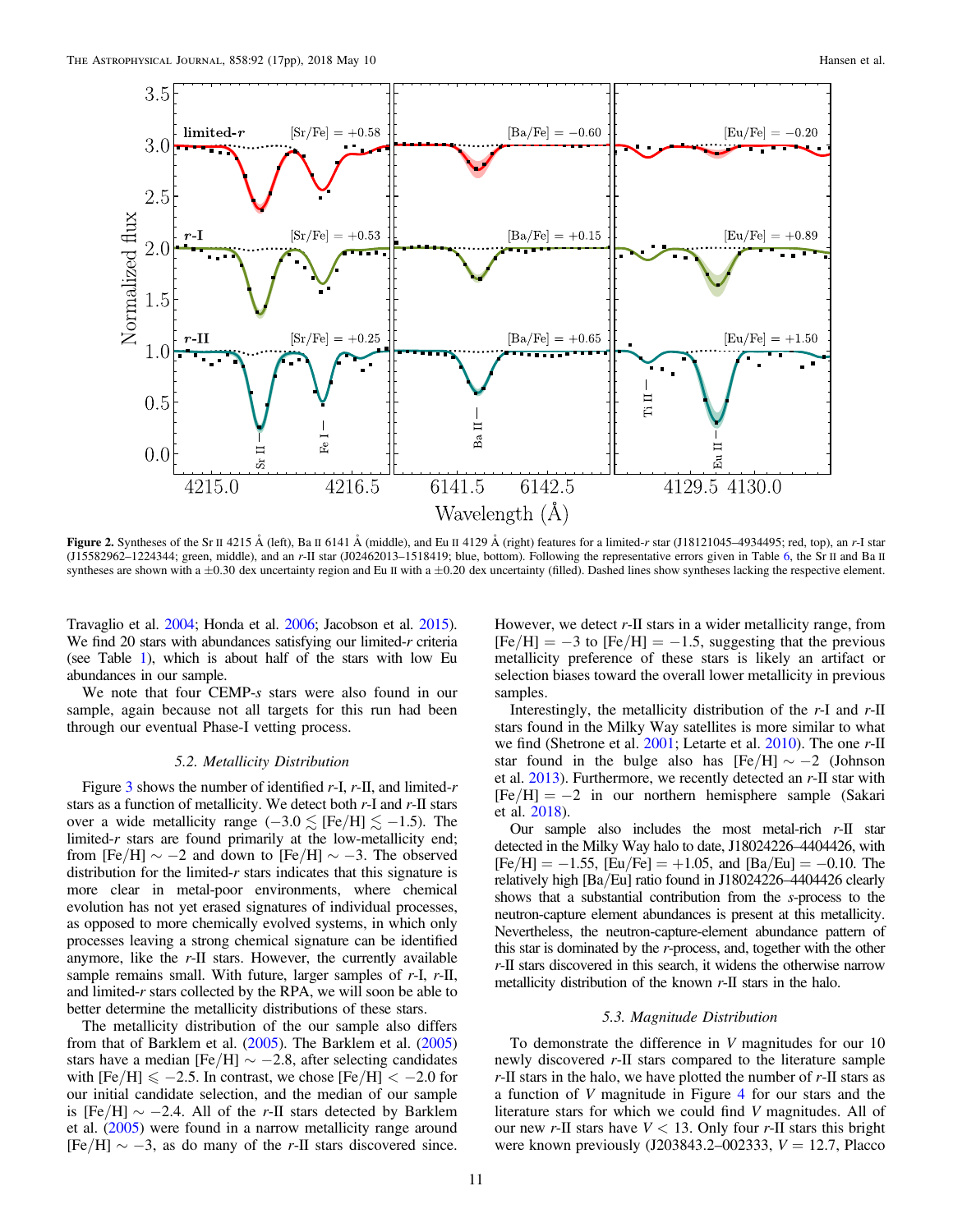Table 5 Abundances

<span id="page-12-0"></span>

|                                        |                    |                    |                    | Abundances         |                    |                    |                    |                     |
|----------------------------------------|--------------------|--------------------|--------------------|--------------------|--------------------|--------------------|--------------------|---------------------|
| Stellar ID                             | [Fe/H]             | [C/Fe]             | [Sr/Fe]            | [Ba/Fe]            | [Eu/Fe]            | [Ba/Eu]            | [Sr/Ba]            | Subclass            |
| J00002259-1302275                      | $-2.90$            | $-0.65$            | $-1.20$            | $-0.38$            | $+0.58$            | $-0.96$            | $-0.82$            | $r-I$               |
| J00021222-2241388                      | $-2.19$            | $-0.19$            | $-0.13$            | $-0.41$            | $+0.22$            | $-0.63$            | $+0.28$            | $\ldots$            |
| J00021668-2453494                      | $-1.81$            | $-0.88$            | $+0.59$            | $+0.10$            | $+0.52$            | $-0.42$            | $+0.49$            | r-I                 |
| J00133067-1259594                      | $-2.82$            | $-0.58$            | $-0.25$            | $-0.55$            | $-0.06$            | $-0.49$            | $+0.30$            | $\ldots$            |
| J00233067-1631428                      | $-2.45$            | $+0.37$            | $-0.75$            | $-0.55$            | $< +0.27$          | $>-0.82$           | $-0.20$            | Unknown             |
| J00400685-4325183                      | $-2.55$<br>$-2.11$ | $-0.85$<br>$-0.04$ | $-1.52$<br>$+0.09$ | $-1.56$<br>$-0.04$ | $+0.55$            | $-2.11$<br>$-0.90$ | $+0.04$<br>$+0.13$ | r-I<br>$r-I$        |
| J00405260-5122491<br>J00453930-7457294 | $-2.00$            | $+0.93$            | $+0.83$            | $+0.37$            | $+0.86$<br>$+0.55$ | $-0.18$            | $+0.46$            | $CEMP-r$            |
| J01202234-5425582                      | $-2.11$            | $-0.09$            | $+0.50$            | $+0.16$            | $+0.30$            | $-0.14$            | $+0.34$            | r-I                 |
| J01293113-1600454                      | $-2.81$            | $+0.35$            | $+0.88$            | $+0.95$            | $+1.76$            | $-0.81$            | $-0.07$            | $r$ -II             |
| J01334657-2727374                      | $-1.60$            | $+1.64$            | $+1.40$            | $+1.61$            | $+0.88$            | $+0.73$            | $-0.21$            | $CEMP-s$            |
| J01425422-5032488                      | $-2.09$            | $+0.07$            | $+0.13$            | $-0.13$            | $+0.38$            | $-0.51$            | $+0.26$            | r-I                 |
| J01430726-6445174                      | $-3.00$            | $-0.14$            | $-1.00$            | $-0.51$            | $-0.14$            | $-0.37$            | $-0.49$            | $\ldots$            |
| J01451951-2800583                      | $-2.80$            | $-0.69$            | $+0.30$            | $-0.98$            | $<-0.38$           | $>-0.60$           | $+1.28$            | $limited-r$         |
| J01490794-4911429                      | $-2.94$            | $+0.05$            | $-0.45$            | $-0.59$            | $+0.09$            | $-0.68$            | $+0.14$            | $\ldots$            |
| J01530024-3417360                      | $-1.50$            | $+0.01$            | $+0.40$            | $+0.09$            | $+0.71$            | $-0.62$            | $+0.31$            | $r-I$               |
| J02040793-3127556                      | $-3.08$            | $-0.76$            | $+0.07$            | $-0.77$            | $< +0.00$          | $>-0.77$           | $+0.84$            | $limited-r$         |
| J02165716-7547064                      | $-2.50$            | $-0.33$            | $+0.25$            | $+0.25$            | $+1.12$            | $-0.87$            | $+0.00$            | $r$ -II             |
| J02355867-6745520                      | $-1.55$            | $+0.97$            | $+0.10$            | $+0.49$            | $+0.50$            | $-0.01$            | $-0.39$            | $CEMP-r$            |
| J02401075-1416290                      | $-0.79$            | $+1.20$            | $>+1.00$           | $+1.69$            | $+0.84$            | $+0.85$            | $>-0.69$           | $CEMP-s$            |
| J02412152-1825376                      | $-2.17$            | $-0.96$            | $+0.35$            | $+0.09$            | $+0.20$            | $-0.11$            | $+0.26$            | $\ldots$            |
| J02441479-5158241                      | $-2.93$            | $-0.05$            | $-0.55$            | $-0.80$            | $+0.20$            | $-1.00$            | $+0.25$            | $\dots$             |
| J02462013-1518419<br>J02500719-5145148 | $-2.71$<br>$-2.20$ | $+0.04$<br>$+1.04$ | $+0.58$<br>$-0.05$ | $+0.60$<br>$+0.48$ | $+1.45$<br>$+0.62$ | $-0.85$<br>$-0.14$ | $-0.02$<br>$-0.53$ | $r$ -II<br>$CEMP-r$ |
| J03193531-3250433                      | $-2.93$            | $< +1.60$          | $-0.28$            | $<-0.15$           | $< +1.14$          | $\ldots$           | $>-0.13$           | Unknown             |
| J03563703-5838281                      | $-2.87$            | $-0.78$            | $+0.55$            | $-0.50$            | $+0.11$            | $-0.61$            | $+1.05$            | $limited-r$         |
| J04121388-1205050                      | $-2.73$            | $-0.12$            | $+0.42$            | $-0.43$            | $+0.52$            | $-0.95$            | $+0.85$            | r-I                 |
| J13164824-2743351                      | $-1.61$            | $-0.05$            | $+0.26$            | $+0.01$            | $+0.54$            | $-0.53$            | $+0.25$            | r-I                 |
| J14033542-3335257                      | $-2.71$            | $+0.08$            | $+0.10$            | $-0.28$            | $+0.29$            | $-0.57$            | $+0.38$            | $\ldots$            |
| J14164084-2422000                      | $-2.73$            | $-0.86$            | $+0.48$            | $-0.44$            | $+0.02$            | $-0.46$            | $+0.92$            | $limited-r$         |
| J14232679-2834200                      | $-1.90$            | $+0.43$            | $+0.44$            | $-0.07$            | $+0.61$            | $-0.68$            | $+0.51$            | r-I                 |
| J14301385-2317388                      | $-1.40$            | $-0.70$            | $+0.40$            | $+0.34$            | $+0.62$            | $-0.28$            | $+0.06$            | $r-I$               |
| J14325334-4125494                      | $-2.79$            | $-0.14$            | $+0.32$            | $+0.71$            | $+1.61$            | $-0.90$            | $-0.39$            | $r$ -II             |
| J14381119-2120085                      | $-2.21$            | $+0.70$            | $+0.42$            | $+0.97$            | $+0.62$            | $+0.35$            | $-0.55$            | $\ldots$            |
| J15260106-0911388                      | $-2.83$            | $-0.82$            | $+0.90$            | $+0.69$            | $+1.70$            | $-1.01$            | $+0.21$            | $r$ -II             |
| J15271353-2336177                      | $-2.15$            | $+0.33$            | $+0.35$            | $-0.03$            | $+0.70$            | $-0.73$            | $+0.38$            | $r-I$               |
| J15575183-0839549                      | $-1.49$            | $+0.60$            | $+1.20$            | $+1.68$            | $+0.70$            | $+0.98$            | $-0.48$            | $\ldots$            |
| J15582962-1224344<br>J16024498-1521016 | $-2.54$<br>$-1.80$ | $-0.14$<br>$-0.05$ | $+0.53$<br>$+0.35$ | $+0.04$<br>$+0.08$ | $+0.89$<br>$+0.55$ | $-0.85$<br>$-0.47$ | $+0.49$<br>$+0.27$ | r-I<br>r-I          |
| J16080681-3215592                      | $-2.07$            | $-0.32$            | $+0.07$            | $+0.08$            | $+0.25$            | $-0.17$            | $-0.01$            | $\ldots$            |
| J16095117-0941174                      | $-2.82$            | $-0.65$            | $-0.10$            | $-0.29$            | $+0.17$            | $-0.46$            | $+0.19$            | $\ldots$            |
| J16103106+1003055                      | $-2.43$            | $+0.53$            | $-0.19$            | $-1.10$            | $< +0.70$          | $>-1.80$           | $+0.91$            | Unknown             |
| J16184302-0630558                      | $-2.60$            | $+0.40$            | $-0.20$            | $<-0.60$           | $< +0.20$          |                    | $>+0.40$           | Unknown             |
| J17093199-6027271                      | $-2.47$            | $-0.45$            | $+0.28$            | $-0.15$            | $+0.60$            | $-0.75$            | $+0.43$            | r-I                 |
| J17094926-6239285                      | $-2.51$            | $-0.83$            | $-0.05$            | $-0.45$            | $+0.02$            | $-0.47$            | $+0.40$            | $\ldots$            |
| J17124284-5211479                      | $-2.78$            | $-0.42$            | $-0.03$            | $-0.58$            | $+0.48$            | $-1.06$            | $+0.55$            | $r-I$               |
| J17225742-7123000                      | $-2.42$            | $-0.33$            | $+0.31$            | $+0.70$            | $+1.07$            | $-0.37$            | $-0.39$            | $r$ -II             |
| J17255680-6603395                      | $-2.59$            | $-0.42$            | $+0.04$            | $-0.35$            | $+0.18$            | $-0.53$            | $+0.39$            | $\ldots$            |
| J17273886-5133298                      | $-1.78$            | $-0.45$            | $+0.12$            | $+0.48$            | $+0.48$            | $+0.00$            | $-0.36$            | $\ldots$            |
| J17285930-7427532                      | $-2.04$            | $-0.42$            | $+0.74$            | $-0.53$            | $+0.23$            | $-0.76$            | $+1.27$            | $limited-r$         |
| J17334285-5121550                      | $-1.91$<br>$-2.24$ | $-0.32$<br>$-0.26$ | $+0.33$<br>$+0.16$ | $+0.19$<br>$-0.31$ | $+0.20$            | $-0.01$<br>$-0.62$ | $+0.14$<br>$+0.47$ | $\ldots$            |
| J17400682-6102129<br>J17435113-5359333 | $-2.24$            | $-0.35$            | $+0.00$            | $-0.07$            | $+0.31$<br>$+0.73$ | $-0.80$            | $+0.07$            | r-I<br>r-I          |
| J18024226-4404426                      | $-1.55$            | $+0.35$            | $+0.68$            | $+0.95$            | $+1.05$            | $-0.10$            | $-0.27$            | $r$ -II             |
| J18121045-4934495                      | $-3.02$            | $-0.33$            | $+0.25$            | $-0.50$            | $-0.07$            | $-0.43$            | $+0.75$            | $limited-r$         |
| J18285086-3434203                      | $-2.46$            | $-0.58$            | $+0.22$            | $-0.29$            | $+0.53$            | $-0.82$            | $+0.51$            | r-I                 |
| J18294122-4504000                      | $-2.48$            | $-0.46$            | $+0.47$            | $-0.06$            | $+0.70$            | $-0.76$            | $+0.53$            | r-I                 |
| J18362318-6428124                      | $-2.57$            | $+0.10$            | $-0.63$            | $+0.18$            | $+0.57$            | $-0.39$            | $-0.81$            | $r-I$               |
| J18363613-7136597                      | $-2.52$            | $-0.75$            | $+0.01$            | $-0.37$            | $+0.56$            | $-0.93$            | $+0.38$            | r-I                 |
| J18562774-7251331                      | $-2.26$            | $-0.48$            | $+0.00$            | $-0.01$            | $+0.32$            | $-0.33$            | $+0.01$            | $r-I$               |
| J19014952-4844359                      | $-1.87$            | $+0.02$            | $+0.37$            | $-0.24$            | $+0.93$            | $-1.17$            | $+0.61$            | r-I                 |
| J19161821-5544454                      | $-2.35$            | $-0.80$            | $+0.48$            | $-0.12$            | $+1.08$            | $-1.20$            | $+0.60$            | $r$ -II             |
| J19172402-4211240                      | $-2.44$            | $-0.58$            | $-0.13$            | $-0.33$            | $+0.11$            | $-0.44$            | $+0.20$            | $\ldots$            |
| J19173310-6628545                      | $-2.76$            | $-0.40$            | $-0.35$            | $-0.60$            | $+0.00$            | $-0.60$            | $+0.25$            | $\ldots$            |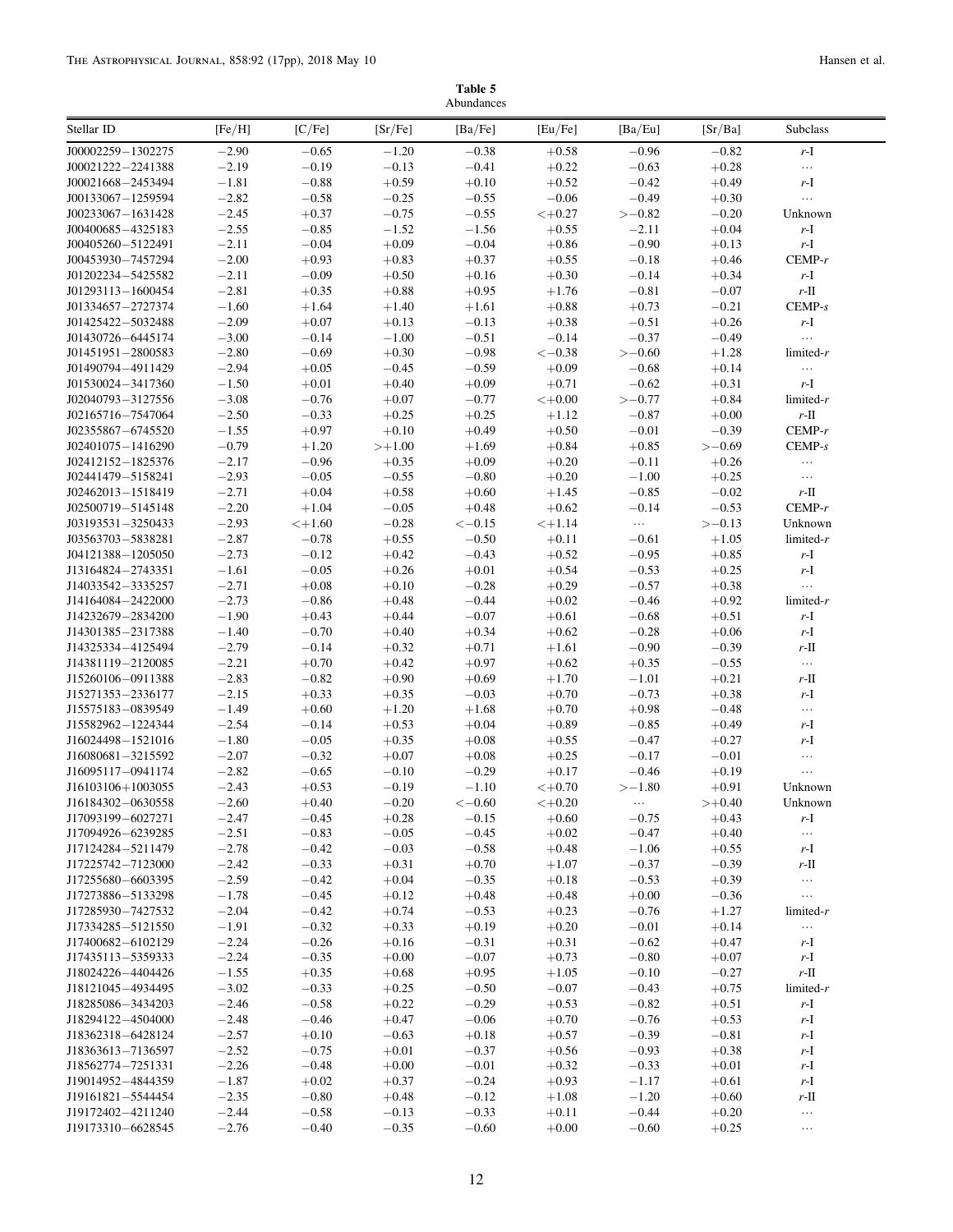Table 5 (Continued)

| Stellar ID        | [Fe/H]  | [C/Fe]    | [Sr/Fe]  | [Ba/Fe] | [Eu/Fe]      | [Ba/Eu]   | [Sr/Ba]  | Subclass               |  |
|-------------------|---------|-----------|----------|---------|--------------|-----------|----------|------------------------|--|
| J19202070-6627202 | $-2.10$ | $-0.28$   | $+0.73$  | $-0.11$ | $+0.29$      | $-0.40$   | $+0.84$  | $limited-r$            |  |
| J19215077-4452545 | $-2.56$ | $-0.77$   | $-0.05$  | $-0.31$ | $+0.74$      | $-1.05$   | $+0.26$  | $r-I$                  |  |
| J19232518-5833410 | $-2.08$ | $+0.27$   | $+0.56$  | $+0.11$ | $+0.76$      | $-0.65$   | $+0.45$  | $r-I$                  |  |
| J19324858-5908019 | $-1.93$ | $-0.51$   | $+0.90$  | $+0.65$ | $+0.90$      | $-0.25$   | $+0.25$  | $r-I$                  |  |
| J19345497-5751400 | $-2.46$ | $-0.70$   | $+0.25$  | $-0.71$ | $+0.17$      | $-0.88$   | $+0.96$  | $limited-r$            |  |
| J19494025-5424113 | $-2.81$ | $-0.55$   | $-0.05$  | $-1.01$ | $-0.39$      | $-0.62$   | $+0.96$  | limited- $r$           |  |
| J19534978-5940001 | $-2.79$ | $-0.44$   | $+0.25$  | $-0.52$ | $+0.04$      | $-0.56$   | $+0.77$  | limited- $r$           |  |
| J19594558-2549075 | $-2.44$ | $-0.70$   | $+0.10$  | $-0.50$ | $+0.04$      | $-0.54$   | $+0.60$  | limited- $r$           |  |
| J20093393-3410273 | $-1.99$ | $-0.86$   | $+0.59$  | $+0.23$ | $+1.32$      | $-1.09$   | $+0.36$  | $r\text{-}\mathrm{II}$ |  |
| J20144608-5635300 | $-1.92$ | $+1.50$   | $+0.98$  | $+1.08$ | $+0.92$      | $+0.16$   | $-0.10$  | $CEMP-s$               |  |
| J20165357-0503592 | $-2.89$ | $-0.12$   | $-2.43$  | $-1.10$ | $< +0.00$    | $> -1.10$ | $-1.33$  |                        |  |
| J20303339-2519500 | $-2.21$ | $-0.65$   | $+0.41$  | $-0.29$ | $+0.41$      | $-0.70$   | $+0.70$  | $r-I$                  |  |
| J20313531-3127319 | $-2.43$ | $+0.10$   | $+0.20$  | $-0.79$ | $<-0.30$     | $>-0.49$  | $+0.99$  | limited- $r$           |  |
| J20445584-2250597 | $-2.30$ | $-0.57$   | $+0.40$  | $-0.05$ | $-0.09$      | $+0.04$   | $+0.45$  | $\ldots$               |  |
| J20492765-5124440 | $-2.47$ | $-0.77$   | $+0.13$  | $-0.25$ | $+0.58$      | $-0.83$   | $+0.38$  | $r-I$                  |  |
| J20514971-6158008 | $-1.87$ | $+0.10$   | $+0.28$  | $-0.18$ | $+0.43$      | $-0.61$   | $+0.46$  | $r\text{-}\mathrm{I}$  |  |
| J20542346-0033097 | $-2.78$ | $-0.36$   | $+0.86$  | $-0.03$ | $< +0.00$    | $>-0.03$  | $+0.89$  | limited- $r$           |  |
| J20560913-1331176 | $-2.30$ | $+0.00\,$ | $+0.13$  | $-0.56$ | $+0.00$      | $-0.56$   | $+0.69$  | limited- $r$           |  |
| J21023752-5316132 | $-2.44$ | $-0.38$   | $-0.42$  | $-1.63$ | $< +0.20$    | $> -1.43$ | $+1.21$  | limited- $r$           |  |
| J21063474-4957500 | $-2.91$ | $+0.52$   | $-0.48$  | $-0.20$ | $+0.54$      | $-0.74$   | $-0.28$  | $r-I$                  |  |
| J21064294-6828266 | $-2.76$ | $+0.53$   | $+0.90$  | $+0.52$ | $+1.32$      | $-0.80$   | $+0.38$  | $r\text{-}\mathrm{II}$ |  |
| J21091825-1310062 | $-2.40$ | $-0.28$   | $+0.14$  | $+0.12$ | $+1.25$      | $-1.13$   | $+0.02$  | $r$ -II                |  |
| J21095804-0945400 | $-2.73$ | $-0.45$   | $+0.60$  | $-0.12$ | $+0.77$      | $-0.89$   | $+0.72$  | $r-I$                  |  |
| J21141350-5726363 | $-2.69$ | $-0.10$   | $-0.32$  | $-0.94$ | $<-0.40$     | $>-0.54$  | $+0.62$  | limited- $r$           |  |
| J21152551-1503309 | $-2.06$ | $-0.07$   | $+1.93$  | $+1.41$ | $+0.73$      | $+0.68$   | $+0.52$  | $\ldots$               |  |
| J21162185-0213420 | $-2.23$ | $-0.98$   | $+0.57$  | $+0.06$ | $+0.49$      | $-0.43$   | $+0.51$  | $r-I$                  |  |
| J21224590-4641030 | $-2.96$ | $-0.18$   | $+0.25$  | $+0.01$ | $+0.90$      | $-0.89$   | $+0.24$  | $r-I$                  |  |
| J21262525-2144243 | $-2.81$ | $-0.88$   | $+0.37$  | $-0.02$ | $+0.58$      | $-0.60$   | $+0.39$  | $r-I$                  |  |
| J21291592-4236219 | $-2.48$ | $-0.07$   | $-0.25$  | $-0.54$ | $\!<\!-0.20$ | $>-0.34$  | $+0.29$  | Unknown                |  |
| J21370807-0927347 | $-2.46$ | $-0.50$   | $+0.63$  | $-0.61$ | $+0.11$      | $-0.72$   | $+1.24$  | $limited-r$            |  |
| J21513595-0543398 | $-2.46$ | $-1.20$   | $-0.30$  | $-0.66$ | $+0.02$      | $-0.68$   | $+0.36$  | $\ldots$               |  |
| J22021636-0536483 | $-2.75$ | $+0.05$   | $+0.15$  | $-0.75$ | $<-0.12$     | $>-0.63$  | $+0.90$  | $limited-r$            |  |
| J22163596+0246171 | $-2.37$ | $-0.10$   | $+0.17$  | $-0.27$ | $+0.45$      | $-0.72$   | $+0.44$  | r-I                    |  |
| J22444701-5617540 | $-1.86$ | $-0.43$   | $+0.63$  | $+0.77$ | $-0.21$      | $+0.98$   | $-0.14$  | $\ldots$               |  |
| J22492756-2238289 | $-1.82$ | $-0.08$   | $+0.39$  | $-0.43$ | $+0.48$      | $-0.91$   | $+0.82$  | r-I                    |  |
| J22531984-2248555 | $-1.87$ | $+0.89$   | $+0.55$  | $+1.01$ | $+0.88$      | $+0.13$   | $-0.46$  | $\ldots$               |  |
| J22595884-1554182 | $-2.64$ | $-0.86$   | $+0.03$  | $-0.58$ | $<-0.30$     | $>-0.28$  | $+0.61$  | $limited-r$            |  |
| J23022289-6833233 | $-2.64$ | $+0.30$   | $+0.15$  | $-0.29$ | $+0.61$      | $-0.90$   | $+0.44$  | $r-I$                  |  |
| J23044914-4243477 | $-2.43$ | $-0.62$   | $+0.48$  | $-0.42$ | $< +0.07$    | $>-0.49$  | $+0.90$  | $limited-r$            |  |
| J23130003-4507066 | $-2.64$ | $+0.28$   | $-0.60$  | $-0.65$ | $< +0.05$    | $>-0.70$  | $+0.05$  | Unknown                |  |
| J23265258-0159248 | $-3.13$ | $-0.63$   | $+0.07$  | $+0.31$ | $+0.69$      | $-0.38$   | $-0.24$  | $r\mbox{-}\mathrm I$   |  |
| J23310716-0223301 | $-2.28$ | $+1.95$   | $+0.53$  | $+2.23$ | $+2.09$      | $+0.14$   | $-1.70$  | $CEMP-s$               |  |
| J23362202-5607498 | $-2.06$ | $-0.05$   | $>+1.00$ | $+0.24$ | $+1.14$      | $-0.90$   | $>+0.76$ | r-II                   |  |

(This table is available in machine-readable form.)

et al. [2017](#page-17-0); CS 31082-001,  $V = 11.6$ , Hill et al. [2002](#page-17-0); HE 1523–0901,  $V = 11.1$ , Frebel et al. [2006](#page-17-0); and J153830.9– 180424,  $V = 10.86$ , Sakari et al. [2018](#page-17-0)).

This sample also includes the brightest  $r$ -II star detected in the Milky Way's halo to date, J21091825–1310062, with  $V =$ 10.7,  $[Fe/H] = -2.40$ ,  $[Eu/Fe] = +1.25$ , and  $[Ba/Eu] =$ −1.13. This star has one of the lowest [Ba/Eu] ratios found in our sample, indicating a pure r-process origin for the neutron-capture elements seen in this star. Note that the second brightest r-II star was discovered in the northern search for r-process-enhanced stars conducted by the RPA (Sakari et al. [2018](#page-17-0)). As the present manuscript was being prepared, yet another r-II star, even brighter than either of the above two stars  $(V = 10.1)$ , was identified from northern hemisphere snapshot spectroscopy with the McDonald 2.7 m telescope. A

portrait spectrum was also obtained, and is reported on by E. Holmbeck et al. (2018, in preparation). The brightness of the r-II stars in our sample means that we will be able to derive very complete neutron-capture-element abundance patterns for them, including thorium and possibly uranium, which is essential to distinguish between different r-process models. A number are sufficiently bright to be studied in the near-UV at high spectral resolution with the Hubble Space Telescope.

#### 5.4. Sr, Ba, Eu as R-process Indicators

With the stellar-parameter range and  $S/N$  of this sample, we are able to detect Eu abundances in our stars down to [Eu/Fe] ∼ −0.2. The distribution of Eu abundances for our sample stars as a function of metallicity is shown in Figure [5](#page-15-0). For comparison, we have also included Eu measurements from the large sample of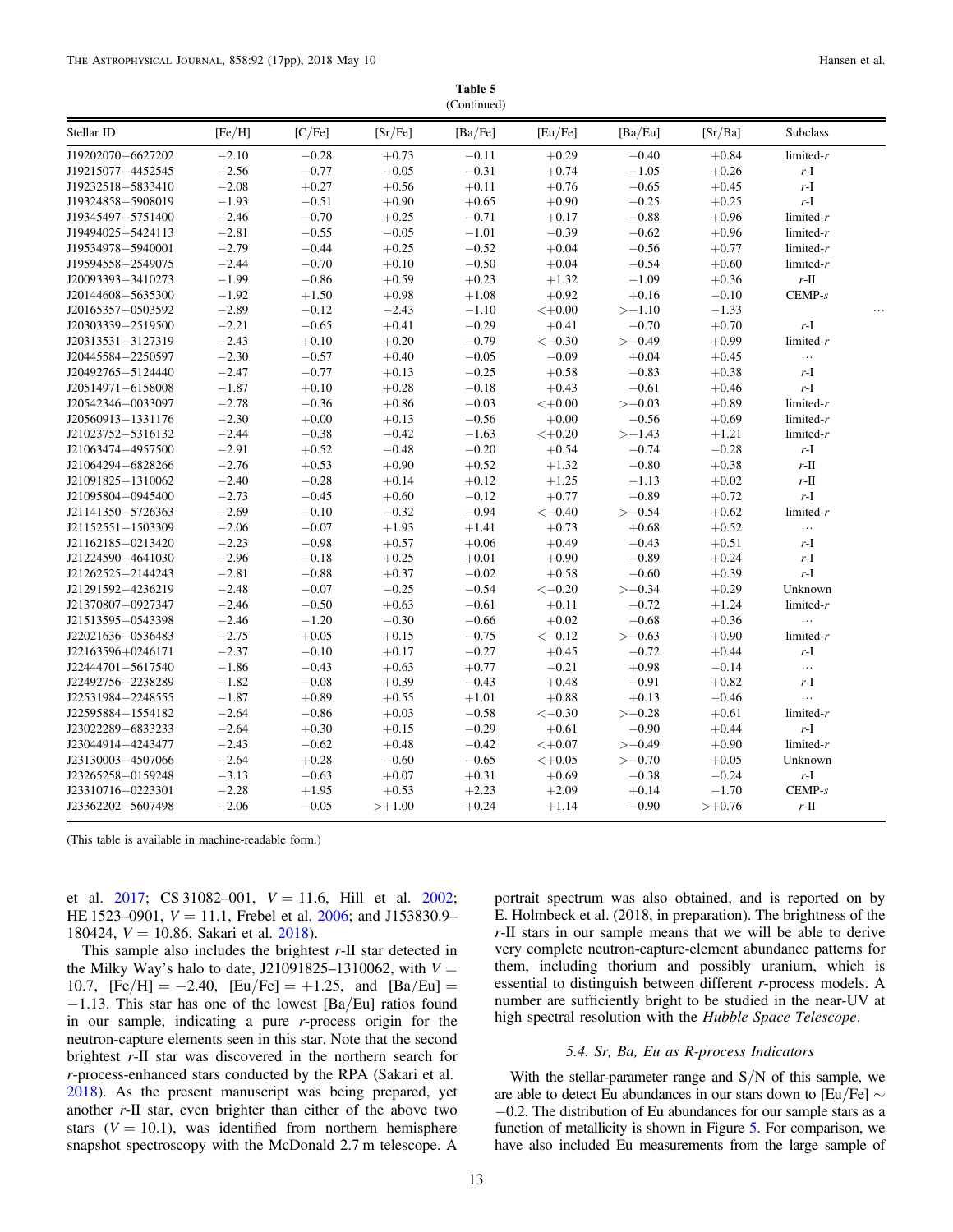| Table 6 |  |  |                                                            |  |  |  |  |
|---------|--|--|------------------------------------------------------------|--|--|--|--|
|         |  |  | Uncertainties for Three Representative Stars in the Sample |  |  |  |  |

<span id="page-14-0"></span>

| Abundance | $T_{\rm eff}$ | $\log g$        | $\sigma_{\rm [Fe/H]}$                          | ξ              | $\sigma$ <sub>rand</sub> | $\sigma_{\rm tot}$ |
|-----------|---------------|-----------------|------------------------------------------------|----------------|--------------------------|--------------------|
|           | $\pm$ 150 K)  | $(\pm 0.3$ dex) | $(\text{dex})$                                 | $\pm$ 0.3 dex) | $(\text{dex})$           | $(\text{dex})$     |
|           |               |                 | $J02500719 - 5145148 (4707/1.40/-2.20/2.30)$   |                |                          |                    |
| [C/Fe]    | $\pm 0.30$    | $\pm 0.04$      | $\pm 0.21$                                     | $\pm 0.01$     | $\pm 0.05$               | $\pm 0.37$         |
| [Sr/Fe]   | $\pm 0.15$    | $\pm 0.08$      | $\pm 0.21$                                     | $\pm 0.22$     | $\pm 0.05$               | $\pm 0.35$         |
| [Ba/Fe]   | $\pm 0.12$    | $\pm 0.13$      | $\pm 0.21$                                     | $\pm 0.24$     | $\pm 0.05$               | $\pm 0.37$         |
| [Eu/Fe]   | $\pm 0.13$    | $\pm 0.08$      | $\pm 0.21$                                     | $\pm 0.02$     | $\pm 0.05$               | $\pm 0.26$         |
|           |               |                 | J13164824-2743351 (4990/2.24/-1.61/1.50)       |                |                          |                    |
| [C/Fe]    | $\pm 0.28$    | $\pm 0.09$      | $\pm 0.18$                                     | $\pm 0.04$     | $\pm 0.05$               | $\pm 0.35$         |
| [Sr/Fe]   | $\pm 0.08$    | $\pm 0.08$      | $\pm 0.18$                                     | $\pm 0.05$     | $\pm 0.05$               | $\pm 0.22$         |
| [Ba/Fe]   | $\pm 0.08$    | $\pm 0.14$      | $\pm 0.18$                                     | $\pm 0.24$     | $\pm 0.05$               | $\pm 0.34$         |
| [Eu/Fe]   | $\pm 0.07$    | $\pm 0.12$      | $\pm 0.18$                                     | $\pm 0.07$     | $\pm 0.05$               | $\pm 0.24$         |
|           |               |                 | $J20514971 - 6158008$ $(5285/3.13/-1.87/1.68)$ |                |                          |                    |
| [C/Fe]    | $\pm 0.28$    | $\pm 0.03$      | $\pm 0.15$                                     | $\pm 0.01$     | $\pm 0.05$               | $\pm 0.32$         |
| [Sr/Fe]   | $\pm 0.13$    | $\pm 0.09$      | $\pm 0.15$                                     | $\pm 0.07$     | $\pm 0.05$               | $\pm 0.23$         |
| [Ba/Fe]   | $\pm 0.09$    | $\pm 0.09$      | $\pm 0.15$                                     | $\pm 0.09$     | $\pm 0.05$               | $\pm 0.22$         |
| [Eu/Fe]   | $\pm 0.08$    | $\pm 0.11$      | $\pm 0.15$                                     | $\pm 0.03$     | $\pm 0.05$               | $\pm 0.21$         |

Table 7 Radial Velocities from RAVE DR5 and our Data for Possible Binaries

| Stellar ID        | <b>MJD</b>  | <b>RV</b><br>$(km s^{-1})$ | $RV_{err}$<br>$(km s^{-1})$ | Ref.            |
|-------------------|-------------|----------------------------|-----------------------------|-----------------|
| J02040793-3127556 | 55866.62968 | $+89.0$                    | 0.5                         | <b>RAVE DR5</b> |
|                   | 57607.90877 | $+83.4$                    | 1.0                         | this work       |
| J02355867-6745520 | 54424.55569 | $+112.5$                   | 2.1                         | <b>RAVE DR5</b> |
| $(r-I)$           | 57610.82171 | $+101.5$                   | 0.2                         | this work       |
| J02462013-1518419 | 55804.65655 | $+287.5$                   | 2.5                         | <b>RAVE DR5</b> |
| $(r-II)$          | 57609.92227 | $+278.2$                   | 0.4                         | this work       |
| J17225742-7123000 | 55706.67402 | $+284.3$                   | 2.5                         | <b>RAVE DR5</b> |
| $(r-II)$          | 57605.55568 | $+277.3$                   | 0.5                         | this work       |
|                   | 57607.54850 | $+278.1$                   | 1.1                         | this work       |
| J17400682-6102129 | 55441.36433 | $+262.4$                   | 0.5                         | <b>RAVE DR5</b> |
| $(r-I)$           | 57606.57576 | $+255.0$                   | 0.3                         | this work       |
| J19534978-5940001 | 55687.77159 | $+209.3$                   | 1.5                         | <b>RAVE DR5</b> |
| $(limited-r)$     | 57608.66299 | $+216.4$                   | 0.6                         | this work       |
| J20093393-3410273 | 54952.76815 | $+33.6$                    | 1.0                         | <b>RAVE DR5</b> |
| $(r-II)$          | 57607.68078 | $+27.2$                    | 0.3                         | this work       |
| J21064294-6828266 | 55716.75769 | $-64.9$                    | 2.6                         | <b>RAVE DR5</b> |
| $(r-II)$          | 55738.76316 | $-71.6$                    | 18.7                        | <b>RAVE DR5</b> |
|                   | 57608.73613 | $-72.7$                    | 0.6                         | this work       |
| J22531984-2248555 | 53923.72365 | $+12.3$                    | 0.9                         | <b>RAVE DR5</b> |
| $(CEMP-s)$        | 57607.78387 | $-7.0$                     | 0.1                         | this work       |

Roederer et al. ([2014a](#page-17-0)). Similar to Roederer et al. ([2014a](#page-17-0)), we find a large spread (> 2 dex) in the Eu abundances derived for our sample. This spread has been interpreted as a possible sign of multiple production sites for r-process elements (Sneden et al. [2000](#page-17-0); Travaglio et al. [2004](#page-17-0)). In particular, we are able to detect Eu in stars over the full metallicity range of our sample, indicating the need for a source of r-process elements early in the universe.

From Figure [5](#page-15-0), it can also be seen that two of our identified limited-r stars have subsolar [Eu/Fe] abundances, a number of them cluster around around the solar value, and some are mildly enhanced in Eu. Our template star for the limited-r stars,

HD 122563, has subsolar [Sr/Fe], [Ba/Fe], and [Eu/Fe], and is thus r-element poor. We have chosen to include more stars in this group, requiring that they show lower Eu abundances than those of the  $r$ -I (and  $r$ -II) stars and larger abundances of the light r-process elements, compared to the heavy r-process elements ( $[Sr/Ba] > +0.5$ ), as we wish to investigate the production of the light r-process elements with this group of stars.

The [Ba/Eu] ratio is often used as a diagnostic for the level of r- versus s-process origin of the neutron-capture elements measured in stars. Figure [6](#page-15-0) shows the [Ba/Eu] ratios for our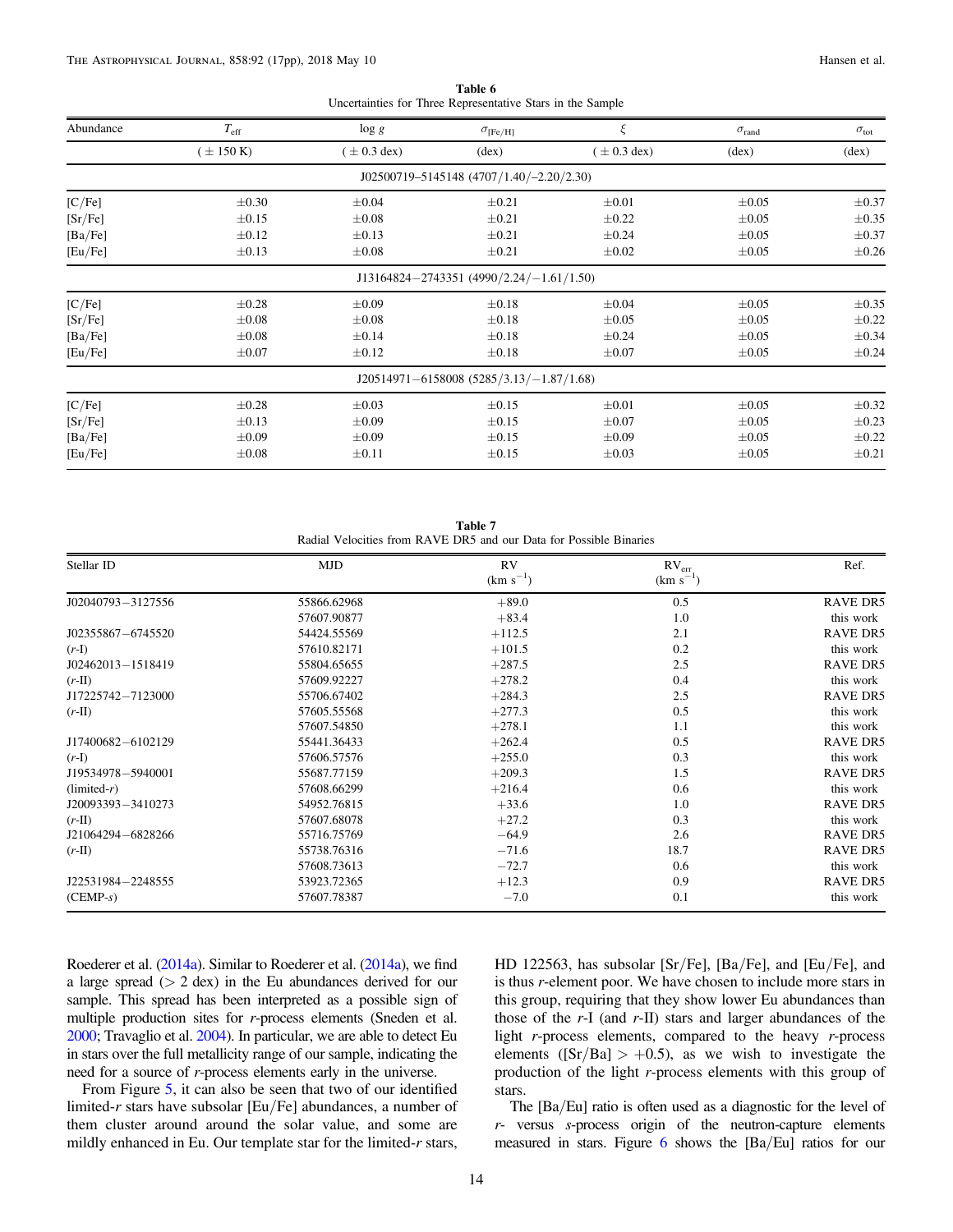<span id="page-15-0"></span>

Figure 3. Histogram showing the number of detected r-I (dashed green line),  $r$ -II (solid blue line), and limited- $r$  (dotted–dashed red line) stars in our sample (including duplicates), as a function of metallicity.



Figure 4. *V* magnitudes for the literature sample of halo *r*-II stars and the new r-II stars found in our sample (Rossi et al. [2005;](#page-17-0) Beers et al. [2007;](#page-16-0) Zacharias et al. [2012](#page-17-0); Cohen et al. [2013](#page-16-0); Munari et al. [2014;](#page-17-0) Roederer et al. [2014a](#page-17-0)).

sample stars, as a function of metallicity, along with the solar system  $r$ - and  $s$ -process ratios from Simmerer et al.  $(2004)$  $(2004)$  $(2004)$ . The majority of our newly discovered r-II stars have  $[\text{Ba/Eu}] < -0.8$ , indicating a pure r-process origin for the neutron-capture-element content of these stars. The  $r-1$  and limited- $r$  stars exhibit a larger variation in their [Ba/Eu] values, slightly increasing with metallicity.

We also plot the absolute Eu abundances derived for our stars, as a function of metallicity, in Figure [7](#page-16-0). A clear increase of Eu with Fe is seen for both the r-process-enhanced and non-r-process-enhanced stars; a similar trend is also seen for r-process-enhanced stars detected in dwarf galaxies (Hansen et al.  $2017$ ). The slopes for the r-I and r-II stars appear to differ in this plot, indicating different enrichment of these stars. It is likely that the sampling of r-I stars at the low-metallicity end is incomplete, due to the difficulty in detecting the lines for low Eu abundances in these stars. Also, the sampling of r-II stars at higher metallicity is sparse. Hence, the difference in slopes may



Figure 5. Derived [Eu/Fe] abundances for the sample, as a function of metallicity: r-I stars (green triangles), r-II stars (blue squares), limited-r (red stars), and non-r-process-enhanced stars (black dots). The upper limits are shown with black arrows. For comparison, Eu measurements from Roederer et al. ([2014a](#page-17-0)) are shown as gray dots. Division lines are drawn for non-rprocess-enhanced, r-I, and r-II stars, shown with dashed lines at  $[Eu/Fe] =$  $+0.3$  and  $+1.0$ .



Figure 6. Derived [Ba/Eu] abundances for the sample, as a function of metallicity: r-I stars (green triangles), r-II stars (blue squares), limited-r (red stars), and non-r-process-enhanced stars (black dots). The lower limits are shown with gray arrows. The dotted line is the solar system s-process fraction  $([Ba/Eu] = +1.0)$  and the dashed line is the solar system *r*-process fraction  $([Ba/Eu] = -0.8)$ , both taken from Simmerer et al.  $(2004)$  $(2004)$  $(2004)$ 

just be a result of the metallicity sampling difference. This will be easier to determine with future larger samples of  $r$ -I and  $r$ -II stars gathered by the RPA.

Finally, we plot the [Sr/Ba] abundances, as a function of Eu abundance, in Figure  $8$ . The limited-r stars cluster in the upperleft corner of this plot, showing higher abundances of the light r-process element Sr than the heavy r-process elements Ba and Eu. A few of the r-II and r-I also exhibit  $[Sr/Ba] > +0.5$ , but generally these stars have lower [Sr/Ba] ratios than those of the limited-r stars.

#### 6. Conclusions

This paper presents the first data sample from the southern hemisphere search for r-process-enhanced metal-poor stars in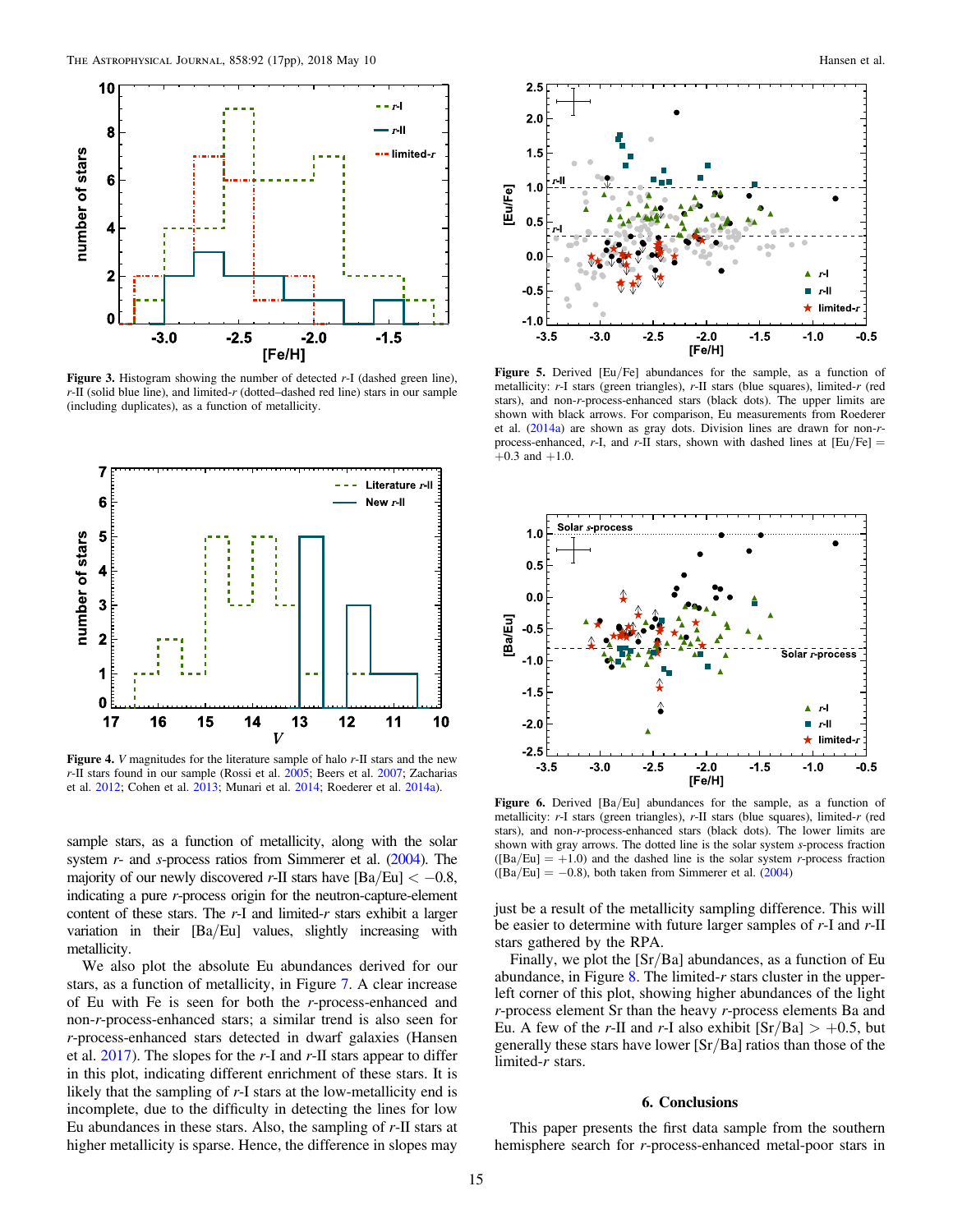<span id="page-16-0"></span>

Figure 7. Absolute Eu abundances for the sample, as a function of metallicity:  $r$ -I stars (green triangles),  $r$ -II stars (blue squares), limited- $r$  (red stars), and non-r-process-enhanced stars (black dots). The upper limits are shown with gray arrows.



Figure 8. Derived [Sr/Ba] abundances for the sample, as a function of [Eu/Fe] abundances: r-I stars (green triangles), r-II stars (blue squares), limited-r (red stars), and non-r-process-enhanced stars (black dots). The limits are shown with black arrows and the dashed line marks  $[Sr/Ba] = +0.5$ .

the Galactic halo, conducted as part of the RPA in an effort to better understand the nature of the r-process. We have observed and analyzed a sample of 107 stars, identifying 10 new r-II stars (12 in total), 40 new r-I stars (42 in total, including the CEMP-r stars), and 20 new limited-r stars. Our sample has a wide metallicity range from  $[Fe/H] = -3.13$  to  $-0.79$ . While the majority of our newly discovered  $r$ -II stars are found at the metal-poor end of our sample, we identify these stars all the way up to  $[Fe/H] = -1.5$ . Specifically, in this sample we have detected the most metal-rich  $r$ -II star and the brightest  $r$ -II star known in the halo today. This metallicity distribution also agrees with that found for stars in dwarf galaxies, especially in the dwarf spheroidal galaxies. The r-I stars are detected at all metallicities as well, similar to what has been previously reported for these stars (Barklem et al. 2005). In this sample, we find limited-r stars only below [Fe/H]  $\sim -2$ . The low  $[Ba/Eu]$  ratios derived for the majority of our detected r-II stars suggests a pure r-process origin of the neutron-capture elements observed in these stars. The  $r-1$  and limited- $r$  stars

exhibit higher [Ba/Eu], suggesting a more diluted and/or otherwise mixed neutron-capture-element content of their natal gas clouds, but still dominated by r-process material. Portrait spectra of the majority of the new  $r$ -II stars reported in this paper have been obtained, and analyses of these, which will enable us to identify possible actinide-boost stars, will be published in upcoming papers.

We thank the referee for helpful comments. This publication is based upon work supported in part by the National Science Foundation under grants AST-1108811 and AST-1714873. E.M.H., T.C.B., V.M.P., I.U.R., and A.F. acknowledge partial support from grant PHY 14-30152 (Physics Frontier Center/ JINA-CEE), awarded by the U.S. National Science Foundation (NSF). A.F. is supported by NSF CAREER grant AST-1255160. C.M.S. acknowledges funding from the Kenilworth Fund of the New York Community Trust. This research has made use of NASA's Astrophysics Data System Bibliographic Services.

#### Facility: du Pont.

Software: MOOG (Sneden [1973;](#page-17-0) Sobeck et al. [2011](#page-17-0)), IRAF (Tody [1986,](#page-17-0) [1993](#page-17-0)), linemake (https://[github.com](https://github.com/vmplacco/linemake)/vmplacco/ [linemake](https://github.com/vmplacco/linemake)), ATLAS9 (Castelli & Kurucz 2003).

#### ORCID iDs

Terese T. Hansen the [https:](https://orcid.org/0000-0001-6154-8983)//orcid.org/[0000-0001-6154-8983](https://orcid.org/0000-0001-6154-8983) Eri[k](https://orcid.org/0000-0002-5463-6800)a M. Holmbeck  $\bullet$  [https:](https://orcid.org/0000-0002-5463-6800)//orcid.org/[0000-0002-5463-6800](https://orcid.org/0000-0002-5463-6800) Timothy C. Beer[s](https://orcid.org/0000-0003-4573-6233)  $\bullet$  [https:](https://orcid.org/0000-0003-4573-6233)//orcid.org/[0000-0003-4573-6233](https://orcid.org/0000-0003-4573-6233) Vinicius M. Placco inttps://orcid.org/[0000-0003-4479-1265](https://orcid.org/0000-0003-4479-1265) Ian U. Roederer in [https:](https://orcid.org/0000-0001-5107-8930)//orcid.org/[0000-0001-5107-8930](https://orcid.org/0000-0001-5107-8930) Anna Frebel C[https:](https://orcid.org/0000-0002-2139-7145)//orcid.org/[0000-0002-2139-7145](https://orcid.org/0000-0002-2139-7145) Charli M. Sakari <sup>to</sup> [https:](https://orcid.org/0000-0002-5095-4000)//orcid.org/[0000-0002-5095-4000](https://orcid.org/0000-0002-5095-4000)

#### References

- Abazajian, K. N., Adelman-McCarthy, J. K., Agüeros, M. A., et al. 2009, [ApJS](https://doi.org/10.1088/0067-0049/182/2/543), [182, 543](http://adsabs.harvard.edu/abs/2009ApJS..182..543A)
- Abbott, B. P., Abbott, R., Abbott, T. D., et al. 2017, [PhRvL](https://doi.org/10.1103/PhysRevLett.119.161101), [119, 161101](http://adsabs.harvard.edu/abs/2017PhRvL.119p1101A)
- Abohalima, A., & Frebel, A. 2017, arXiv:[1711.04410](http://arxiv.org/abs/1711.04410)
- Aoki, W., Honda, S., Sadakane, K., & Arimoto, N. 2007, [PASJ](https://doi.org/10.1093/pasj/59.3.L15), [59, L15](http://adsabs.harvard.edu/abs/2007PASJ...59L..15A)
- Arcones, A., Janka, H.-T., & Scheck, L. 2007, [A&A,](https://doi.org/10.1051/0004-6361:20066983) [467, 1227](http://adsabs.harvard.edu/abs/2007A&A...467.1227A)
- Asplund, M., Grevesse, N., Sauval, A. J., & Scott, P. 2009, [ARA&A](https://doi.org/10.1146/annurev.astro.46.060407.145222), [47, 481](http://adsabs.harvard.edu/abs/2009ARA&A..47..481A)
- Barklem, P. S., Christlieb, N., Beers, T. C., et al. 2005, [A&A,](https://doi.org/10.1051/0004-6361:20052967) [439, 129](http://adsabs.harvard.edu/abs/2005A&A...439..129B)
- Beers, T. C., & Christlieb, N. 2005, [ARA&A](https://doi.org/10.1146/annurev.astro.42.053102.134057), [43, 531](http://adsabs.harvard.edu/abs/2005ARA&A..43..531B)
- Beers, T. C., Flynn, C., Rossi, S., et al. 2007, [ApJS,](https://doi.org/10.1086/509324) [168, 128](http://adsabs.harvard.edu/abs/2007ApJS..168..128B)
- Beers, T. C., Norris, J. E., Placco, V. M., et al. 2014, [ApJ,](https://doi.org/10.1088/0004-637X/794/1/58) [794, 58](http://adsabs.harvard.edu/abs/2014ApJ...794...58B)
- Beers, T. C., Placco, V. M., Carollo, D., et al. 2017, [ApJ](https://doi.org/10.3847/1538-4357/835/1/81), [835, 81](http://adsabs.harvard.edu/abs/2017ApJ...835...81B) Beers, T. C., Preston, G. W., & Shectman, S. A. 1985, [AJ](https://doi.org/10.1086/113917), [90, 2089](http://adsabs.harvard.edu/abs/1985AJ.....90.2089B)
- Beers, T. C., Preston, G. W., & Shectman, S. A. 1992, [AJ](https://doi.org/10.1086/116207), [103, 1987](http://adsabs.harvard.edu/abs/1992AJ....103.1987B)
- Brooke, J. S. A., Bernath, P. F., Schmidt, T. W., & Bacskay, G. B. 2013,
- [JQSRT](https://doi.org/10.1016/j.jqsrt.2013.02.025), [124, 11](http://adsabs.harvard.edu/abs/2013JQSRT.124...11B)
- Burbidge, E. M., Burbidge, G. R., Fowler, W. A., & Hoyle, F. 1957, [RvMP](https://doi.org/10.1103/RevModPhys.29.547)[,](http://adsabs.harvard.edu/abs/1957RvMP...29..547B) [29, 547](http://adsabs.harvard.edu/abs/1957RvMP...29..547B)
- Cameron, A. G. W. 1957, [PASP,](https://doi.org/10.1086/127051) [69, 201](http://adsabs.harvard.edu/abs/1957PASP...69..201C)
- Cameron, A. G. W. 2003, [ApJ,](https://doi.org/10.1086/368110) [587, 327](http://adsabs.harvard.edu/abs/2003ApJ...587..327C)
- Castelli, F., & Kurucz, R. L. 2003, in IAU Symp. 210, Modelling of Stellar Atmospheres, ed. N. Piskunov, W. W. Weiss, & D. F. Gray (Cambridge: Cambridge Univ. Press), [A20](http://adsabs.harvard.edu/abs/2003IAUS..210P.A20C)
- Christlieb, N., Beers, T. C., Barklem, P. S., et al. 2004, [A&A,](https://doi.org/10.1051/0004-6361:20041536) [428, 1027](http://adsabs.harvard.edu/abs/2004A&A...428.1027C)
- Christlieb, N., Schörck, T., Frebel, A., et al. 2008, [A&A,](https://doi.org/10.1051/0004-6361:20078748) [484, 721](http://adsabs.harvard.edu/abs/2008A&A...484..721C)
- Cohen, J. G., Christlieb, N., Thompson, I., et al. 2013, [ApJ](https://doi.org/10.1088/0004-637X/778/1/56), [778, 56](http://adsabs.harvard.edu/abs/2013ApJ...778...56C)
- Cohen, J. G., & Huang, W. 2009, [ApJ,](https://doi.org/10.1088/0004-637X/701/2/1053) [701, 1053](http://adsabs.harvard.edu/abs/2009ApJ...701.1053C)
- Cohen, J. G., & Huang, W. 2010, [ApJ,](https://doi.org/10.1088/0004-637X/719/1/931) [719, 931](http://adsabs.harvard.edu/abs/2010ApJ...719..931C)
- Côté, B., Belczynski, K., Fryer, C. L., et al. 2017, [ApJ,](https://doi.org/10.3847/1538-4357/aa5c8d) [836, 230](http://adsabs.harvard.edu/abs/2017ApJ...836..230C)
- Demarque, P., Woo, J.-H., Kim, Y.-C., & Yi, S. K. 2004, [ApJS](https://doi.org/10.1086/424966), [155, 667](http://adsabs.harvard.edu/abs/2004ApJS..155..667D)
- Dominik, M., Belczynski, K., Fryer, C., et al. 2012, [ApJ](https://doi.org/10.1088/0004-637X/759/1/52), [759, 52](http://adsabs.harvard.edu/abs/2012ApJ...759...52D)
- Drout, M. R., Piro, A. L., Shappee, B. J., et al. 2017, [Sci,](https://doi.org/10.1126/science.aaq0049) [358, 1570](http://adsabs.harvard.edu/abs/2017Sci...358.1570D)
- Ezzeddine, R., Frebel, A., & Plez, B. 2017, [ApJ,](https://doi.org/10.3847/1538-4357/aa8875) [847, 142](http://adsabs.harvard.edu/abs/2017ApJ...847..142E)